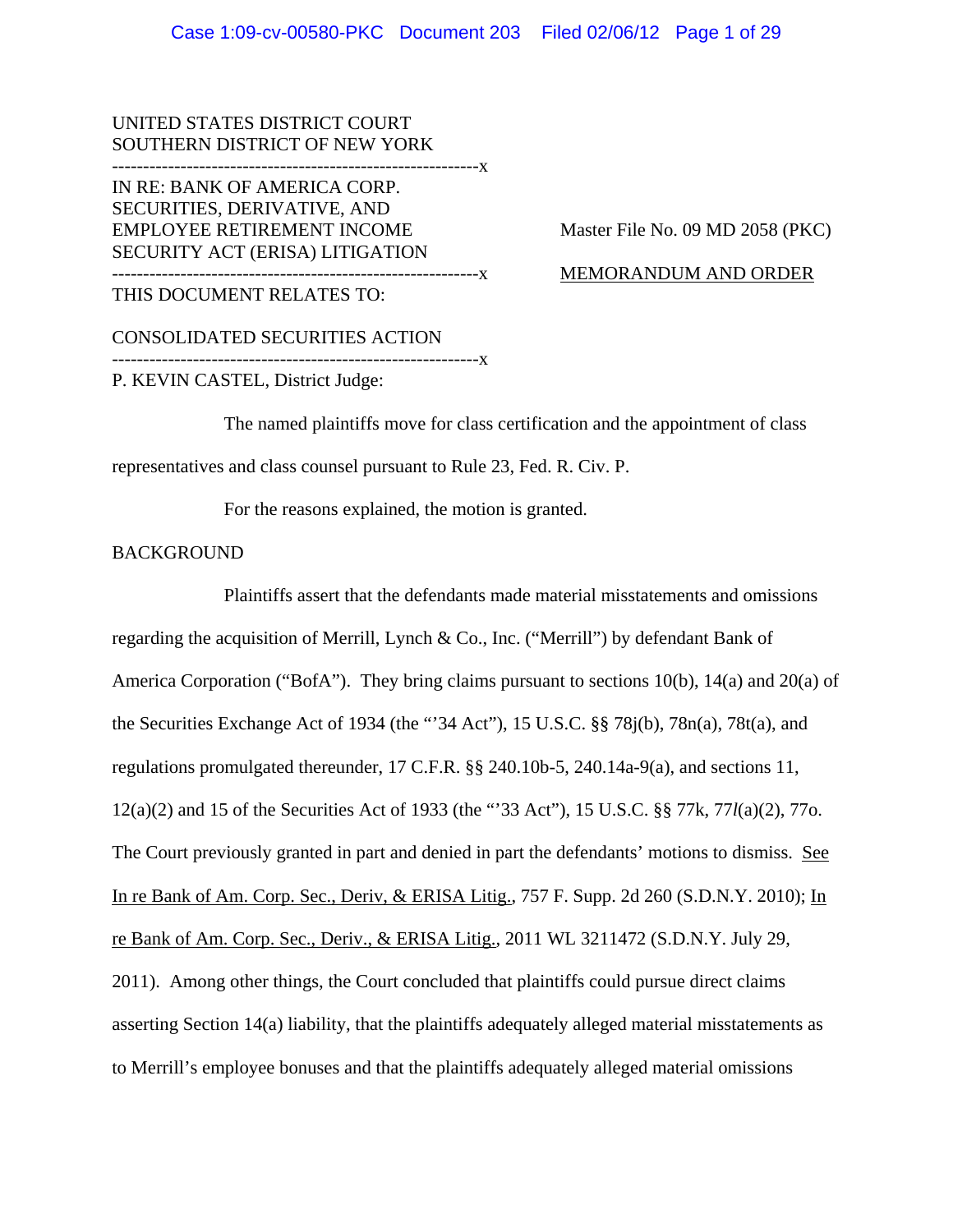concerning Merrill's losses in the fourth quarter of 2008. 757 F. Supp. 2d 291-93, 295-302, 303-

07. Familiarity with the Court's previous opinions is assumed.

In an Order dated July 29, 2011, the Court directed that class discovery would

conclude no later than October 3, 2011. (Docket # 406.) Plaintiffs now move to certify the

following classes:

(i) As to claims under Sections  $14(a)$  and  $20(a)$  of the Securities Exchange Act of 1934 ("Exchange Act"), all persons and entities who held BoA common stock as of October 10, 2008, and were entitled to vote on the merger between BoA and Merrill, and were damaged thereby; and (ii) as to claims under Sections 10(b) and 20(a) of the Exchange Act, all persons and entities who purchased or otherwise acquired BoA common stock during the period from September 18, 2008 through January 21, 2009, inclusive, excluding shares of BoA common stock acquired by exchanging stock of Merrill for BoA stock through the merger between the two companies consummated on January 1, 2009, and were damaged thereby; and (iii) as to claims under Sections  $10(b)$  and  $20(a)$  of the Exchange Act, all persons and entities who purchased or otherwise acquired January 2011 call options of BoA from September 18, 2008 through January 21, 2009, inclusive, and were damaged thereby; and (iv) as to claims under Sections 11,  $12(a)(2)$ , and 15 of the Securities Act of 1933, all persons and entities who purchased BoA common stock issued under the Registration Statement and Prospectus for the BoA common stock offering that occurred on or about October 7, 2008, and were damaged thereby. Excluded from the Class are Defendants, present or former executive officers of BoA and Merrill, present or former members of Merrill's and BoA's Board of Directors and their immediate family members (as defined in 17 C.F.R. § 229.404, Instructions).

(Notice of Motion, Docket # 478.)

Defendants contend that, in light of class discovery, plaintiffs cannot maintain

these claims on a classwide basis because they have not established predominance under Rule

23(b)(3). They argue that certification should be denied because the Section 14(a) claim is

meritless and because the plaintiffs cannot prove either materiality or shareholder reliance as to

certain alleged misstatements and omissions. Defendants also challenge the plaintiffs' class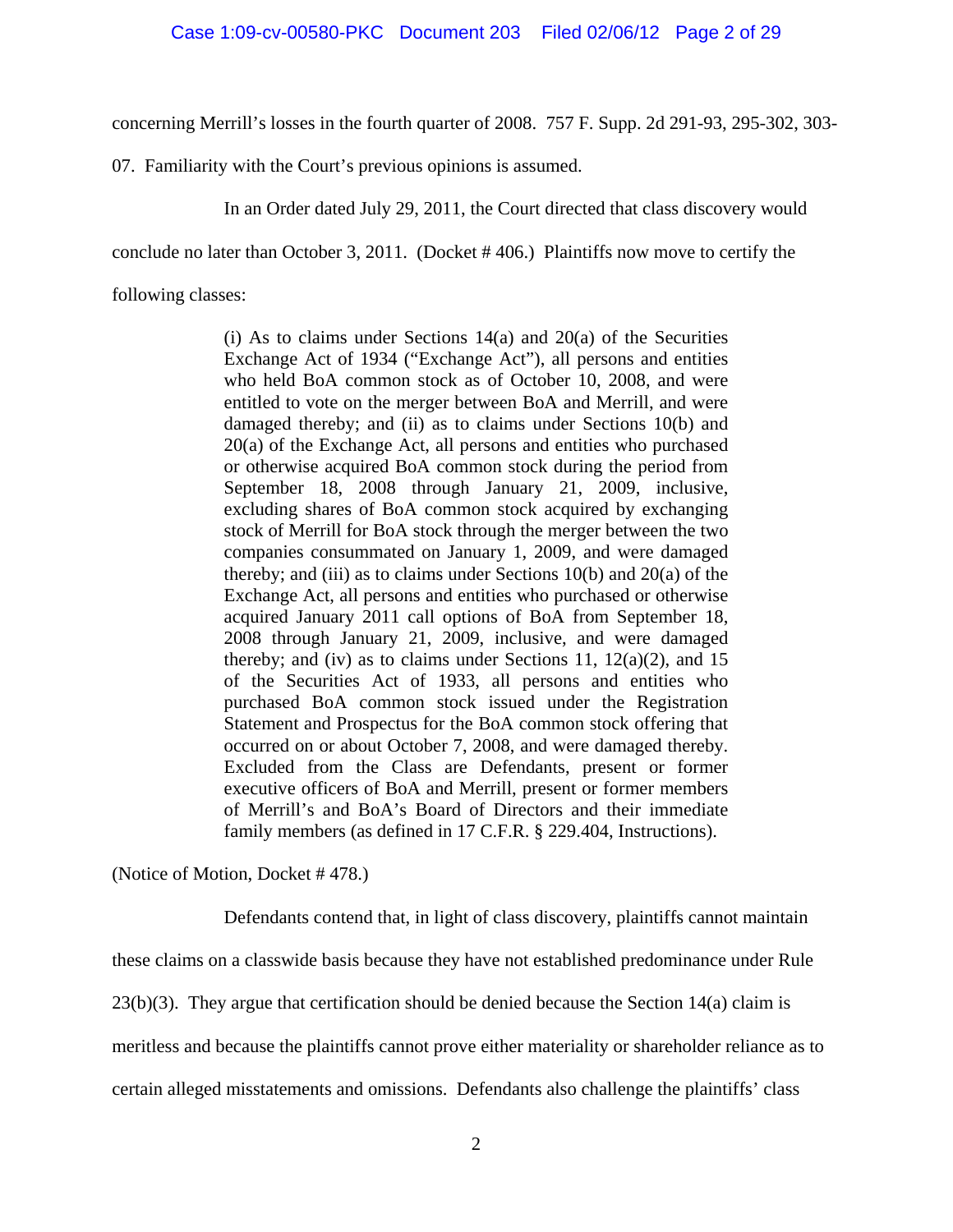## Case 1:09-cv-00580-PKC Document 203 Filed 02/06/12 Page 3 of 29

definitions as overbroad, and contend that Section 11 of the '33 Act requires individualized inquiries as to the proposed class members' share ownership.

Defendants' opposition extensively relies on the opinions of their expert, Professor Allan Ferrell. Defendants have submitted an expert report by Professor Ferrell. (Naftalis Dec. Ex. 4.) Plaintiffs have submitted an expert report by Chad Coffman, CFA and rebuttal reports by Coffman and Professor Stephen J. Choi. (Castaldo Dec. Exs. 1-2, 9.) Deposition transcripts of the three experts have been submitted to the Court. (Naftalis Dec. Exs. 7-9.)

## RULE 23 STANDARD.

"In determining whether class certification is appropriate, a district court must first ascertain whether the claims meet the preconditions of Rule 23(a) of numerosity, commonality, typicality, and adequacy." Teamsters Local 445 Freight Div. Pension Fund v. Bombardier Inc., 546 F.3d 196, 201-02 (2d Cir. 2008). A court "may then consider granting class certification where it 'finds that the questions of law or fact common to class members predominate over any questions affecting only individual members, and that a class action is superior to other available methods for fairly and efficiently adjudicating the controversy.'" Id. at 202 (quoting Rule 23(b)(3)).

Certification of a class is proper "only if the trial court is satisfied, after a rigorous analysis, that the prerequisites of Rule 23(a) have been satisfied." Wal-Mart Stores, Inc. v. Dukes, 131 S. Ct. 2541, 2551 (2011) (internal quotation marks omitted); see also In re Initial Pub. Offerings Sec. Litig., 471 F.3d 24, 42 (2d Cir. 2006) ("A district judge is to assess all of the relevant evidence admitted at the class certification stage and determine whether each Rule 23 requirement has been met  $\dots$ ."). The party moving to certify bears the burden of satisfying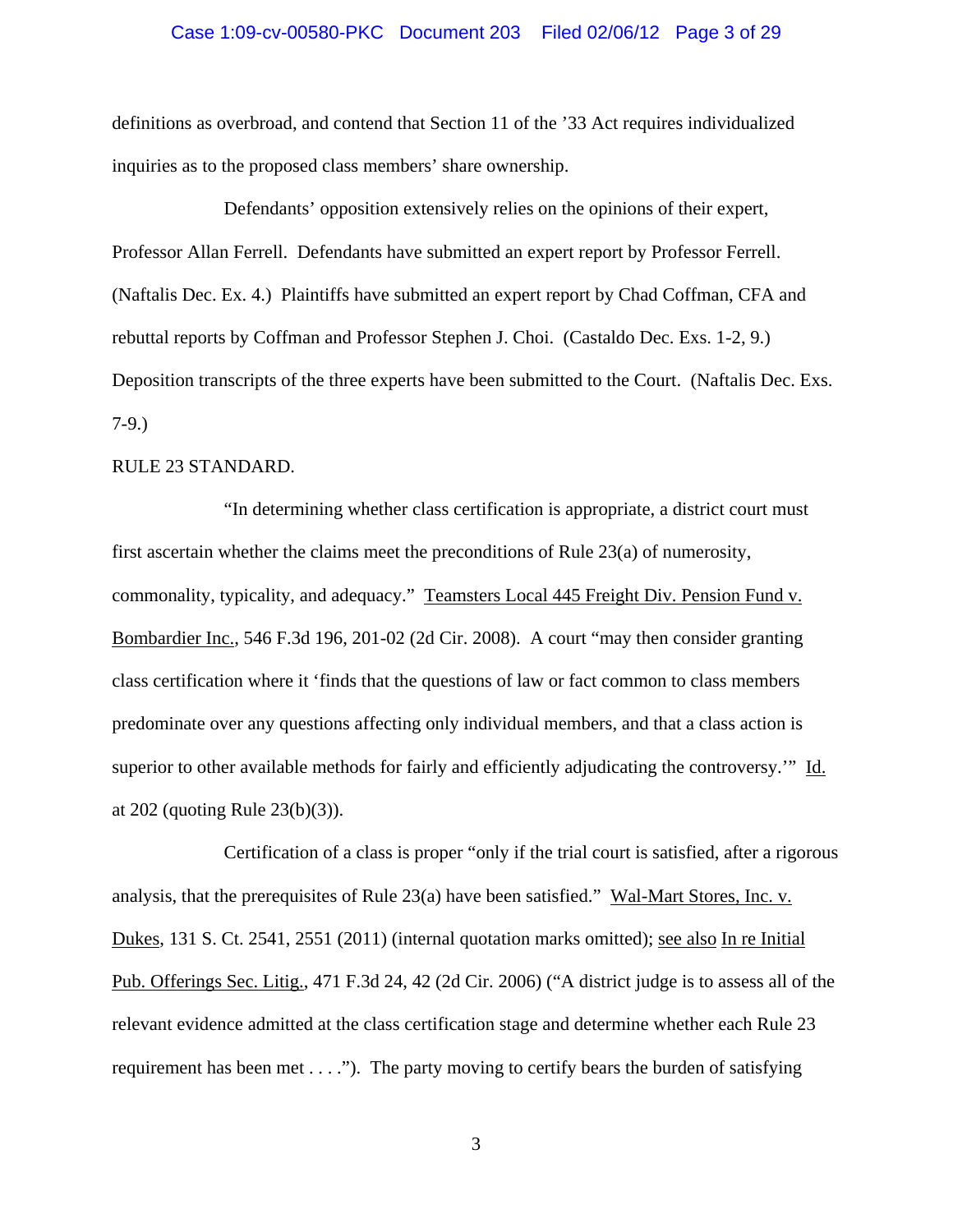Rule 23(a). In re Literary Works in Elec. Databases Copyright Litig., 654 F.3d 242, 249 (2d Cir. 2011).

"Frequently that 'rigorous analysis' will entail some overlap with the merits of the plaintiff's underlying claim." Wal-Mart, 131 S. Ct. at 2551; accord Teamsters Local 445, 546 F.3d at 202 (a district court makes factual determinations when there is "overlap between a Rule 23 requirement and a merits issue, even a merits issue that is identical with a Rule 23 requirement.") (quotation marks omitted). However, "in making such determinations, a district judge should not assess any aspect of the merits unrelated to a Rule 23 requirement." In re IPO, 471 F.3d at 41. The Court has discretion on questions of class certification because "the district court is often in the best position to assess the propriety of the class and has the ability . . . to alter or modify the class, create subclasses, and decertify the class whenever warranted." Sumitomo Copper Litig. v. Credit Lyonnais Rouse, Ltd., 262 F.3d 134, 139 (2d Cir. 2001). Similarly, "district courts retain 'ample discretion' to limit discovery and 'the extent of the hearing' on Rule 23 issues 'in order to assure that a class certification motion does not become a pretext for a partial trial of the merits."" Teamsters Local 445, 546 F.3d at 204 (quoting In re IPO, 471 F.3d at 41).

#### DISCUSSION

## I. PLAINTIFFS' '34 ACT CLAIMS SATISFY RULE 23(a).

## A. Plaintiffs Have Established Numerosity.

The numerosity requirement is satisfied when joinder is "impracticable." Rule 23(a); see also Robidoux v. Celani, 987 F.2d 931, 935 (2d Cir. 1993) (surveying numerosity requirements). Plaintiffs need not set forth an exact class size to establish numerosity. Id.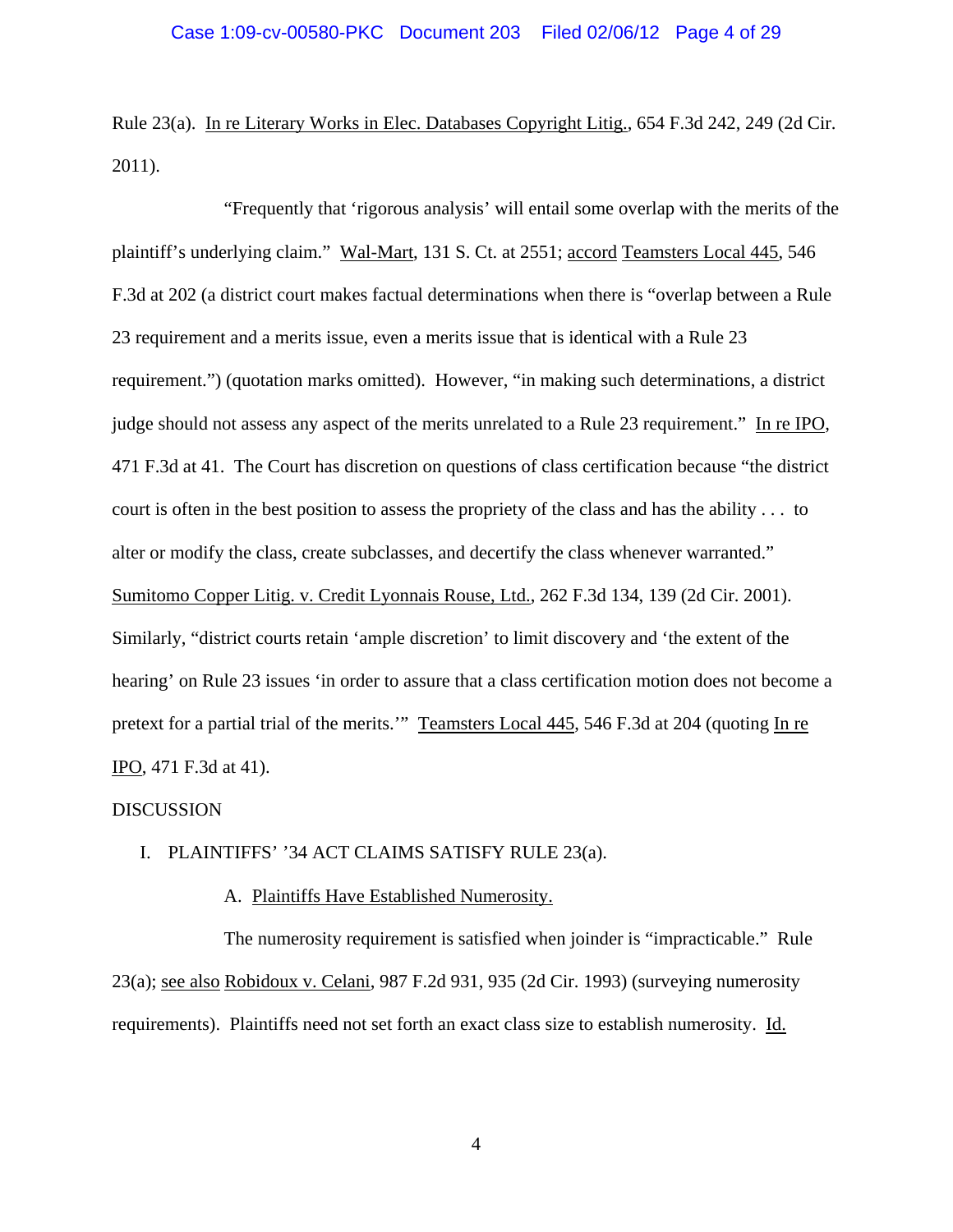## Case 1:09-cv-00580-PKC Document 203 Filed 02/06/12 Page 5 of 29

Numerosity may be presumed when a class consists of forty or more plaintiffs. Consol. Rail Corp. v. Town of Hyde Park, 47 F.3d 473, 483 (2d Cir. 1995).

"In securities fraud class actions relating to publicly owned and nationally listed corporations, 'the numerosity requirement may be satisfied by a showing that a large number of shares were outstanding and traded during the relevant period.'" Teachers' Ret. Sys. of Louisiana v. ACLN Ltd., 2004 WL 2997957, at \*3 (S.D.N.Y. Dec. 27, 2004) (quoting Garfinkel v. Memory Metals, Inc., 695 F. Supp. 1397, 1401 (D. Conn. 1988)). Courts have certified classes based on the volume of outstanding shares. See, e.g., In re Globalstar Sec. Litig., 2004 WL 2754674, at \*3 (S.D.N.Y. Dec. 1, 2004) (108,746,069 shares); In re Nortel Networks Corp. Sec. Litig., 2003 WL 22077464, at \*2 (S.D.N.Y. Sept. 8, 2003) (estimating "hundreds or thousands" of possible class members based on defendant's 3 billion outstanding shares); In re Frontier Ins. Grp., Inc. Sec. Litig., 172 F.R.D. 31, 40 (E.D.N.Y.1997) ("[c]ommon sense suggests" that 13 million shares of outstanding common stock makes joinder impracticable).

Plaintiffs have set forth evidence that BofA had between 4.6 billion and 6.4 billion outstanding shares of common stock during the class period, with an average daily trading volume of 133,640,000 shares. (Castaldo Dec. Ex. 2 ¶¶ 26, 60.) As to plaintiffs' '34 Act claims, defendants do not challenge these figures or dispute that plaintiffs have established numerosity. I conclude that the numerosity requirement of Rule  $23(a)(1)$  is satisfied.

## B. Plaintiffs Have Established Commonality.

 "The commonality requirement is met if plaintiffs' grievances share a common question of law or of fact." Marisol A. v. Giuliani, 126 F.3d 372, 376 (2d Cir. 1997). "Commonality requires the plaintiff to demonstrate that the class members have suffered the same injury. This does not mean merely that they have suffered a violation of the same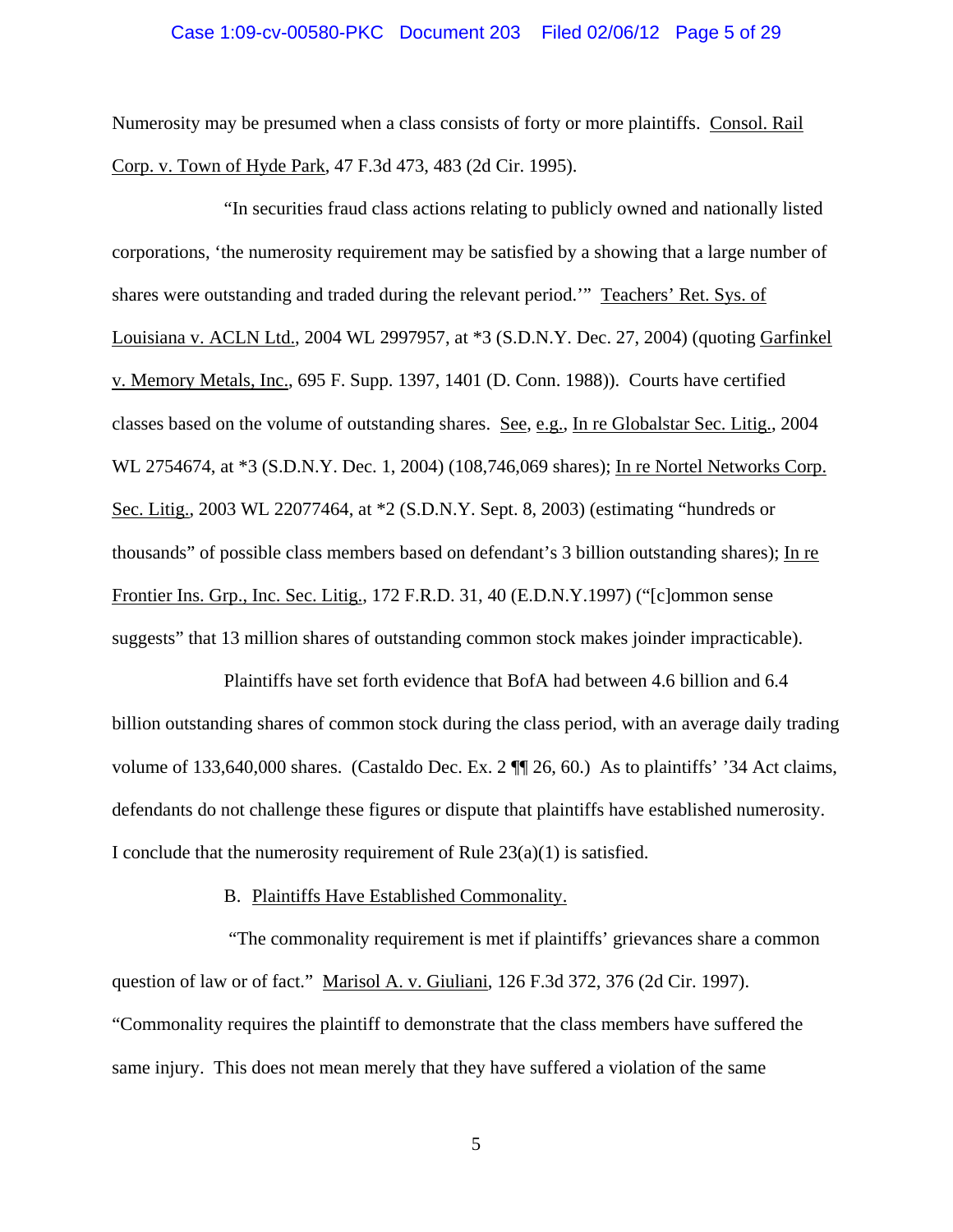## Case 1:09-cv-00580-PKC Document 203 Filed 02/06/12 Page 6 of 29

provision of law." Wal-Mart, 131 S. Ct. at 2551 (internal quotation omitted); see also Public Emps. Ret. Sys. of Mississippi v. Merrill Lynch & Co., Inc., 277 F.R.D. 97, 105-06 (S.D.N.Y. 2011) ('33 Act claims alleging misstatements satisfy Wal-Mart's requirements of common injury and facts). "The commonality requirement has been applied permissively in securities fraud litigation. In general, where putative class members have been injured by similar material misrepresentations and omissions, the commonality requirement is satisfied." Fogarazzao v. Lehman Bros., Inc., 232 F.R.D. 176, 180 (S.D.N.Y. 2005).

Because they are based on the same alleged misstatements and omissions, plaintiffs' '34 Act claims implicate common injuries and common facts. The commonality requirement of Rule 23(a)(2) is satisfied.

## C. Plaintiffs Have Established Typicality.

Rule  $23(a)(3)$  requires that class representatives have claims typical of those shared by the class members. "To establish typicality under Rule  $23(a)(3)$ , the party seeking certification must show that 'each class member's claim arises from the same course of events and each class member makes similar legal arguments to prove the defendant's liability.'" In re Flag Telecom Holdings, Ltd. Sec. Litig., 574 F.3d 29, 35 (2d Cir. 2009) (quoting Robidoux, 987 F.2d at 936). In a securities class action, when "plaintiffs will necessarily seek to develop facts relating to . . . the dissemination of allegedly false or misleading statements underlying their claims," the claims and nature of evidence "are generally considered sufficient to satisfy the typicality requirement." In re Vivendi Universal, S.A., 242 F.R.D. 76, 85 (S.D.N.Y. 2007).

The proposed class representatives are the State Teachers Retirement System of Ohio, the Ohio Public Employees Retirement System, the Teacher Retirement System of Texas, Stichting Pensioenfonds Zorg en Welzijn, represented by PGGM Vermogensbeheer B.V., Fjärde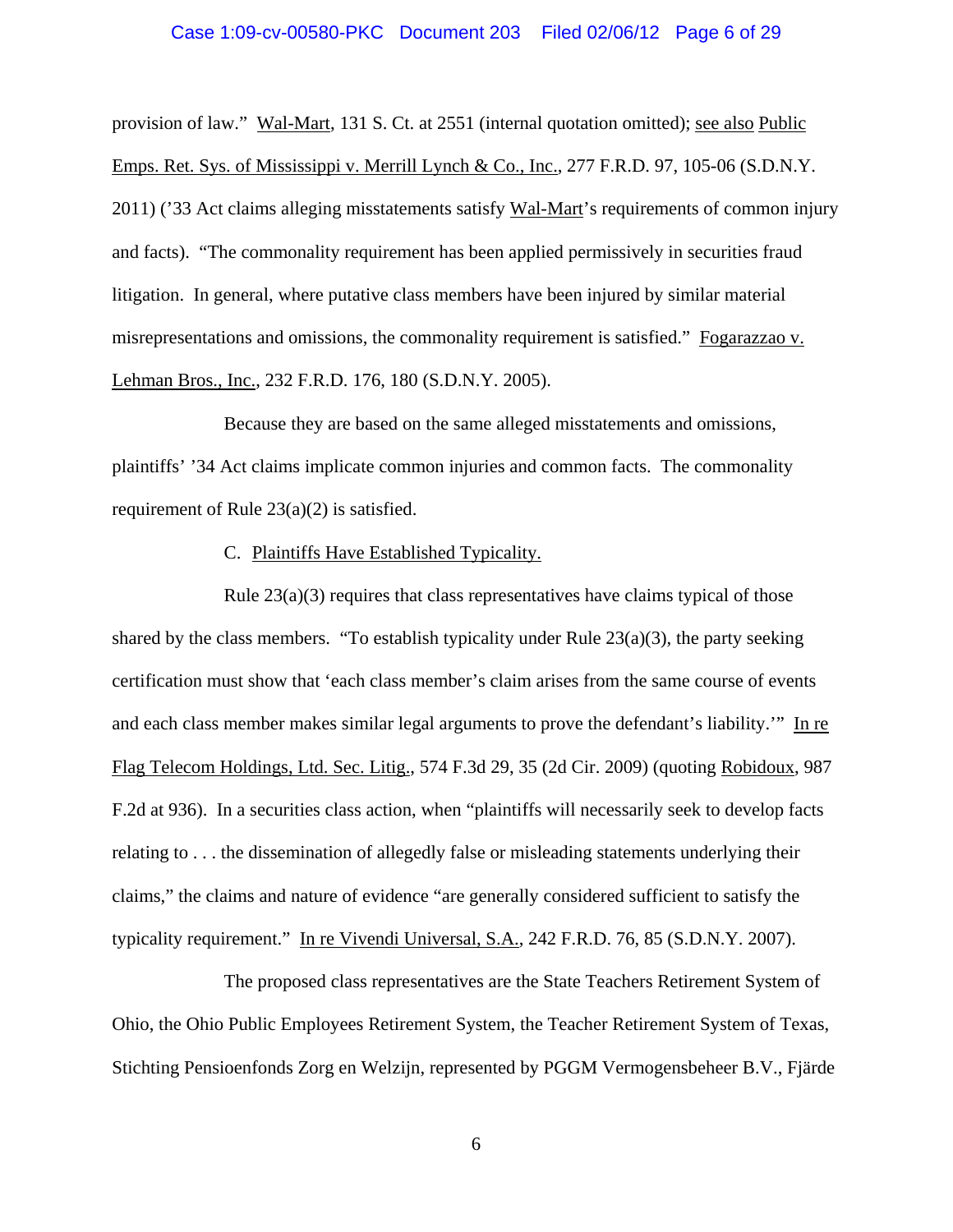## Case 1:09-cv-00580-PKC Document 203 Filed 02/06/12 Page 7 of 29

AP-Fonden, and Grant Mitchell. (See Notice of Motion, Docket # 478.) As with the proposed class members, the class plaintiffs assert that they acquired BofA securities at prices allegedly inflated by defendants' misstatements and/or omissions, and have an interest in maximizing their recovery. Plaintiffs have established that their claims are typical of those shared by the class. The typicality requirement of Rule 23(a)(3) is satisfied.

## D. Plaintiffs Have Established Adequacy.

The adequacy of representation inquiry under Rule 23(a) considers "whether: 1) plaintiff's interests are antagonistic to the interests of other members of the class and 2) plaintiff's attorneys are qualified, experienced and able to conduct litigation." Baffa v. Donaldson, Lufkin & Jenrette Sec. Corp., 222 F.3d 52, 60 (2d Cir. 2000). The adequacy and typicality prongs of Rule 23(a) are "often overlapping . . . ." In re Flag Telecom 574 F.3d at 31. "The focus is on uncovering 'conflicts of interest between named parties and the class they seek to represent.'" Id. at 35 (quoting Amchem Prods., Inc. v. Windsor, 521 U.S. 591, 625 (1997)). The conflict must be "genuine." In re Drexel Burnham Lambert Group, Inc., 960 F.2d 285, 291 (2d Cir. 1992); see also In re Literary Works, 654 F.3d at 249 (conflict "must be 'fundamental.'").

As discussed with respect to the typicality requirement, the interests of the proposed class representatives are not antagonistic to the interests of the proposed class members. Defendants do not contend otherwise. Separately, plaintiffs have retained experienced and qualified counsel who have, to date, ably conducted this litigation. (Castaldo Dec. Exs. 4-6.) The plaintiffs have satisfied the adequacy requirement.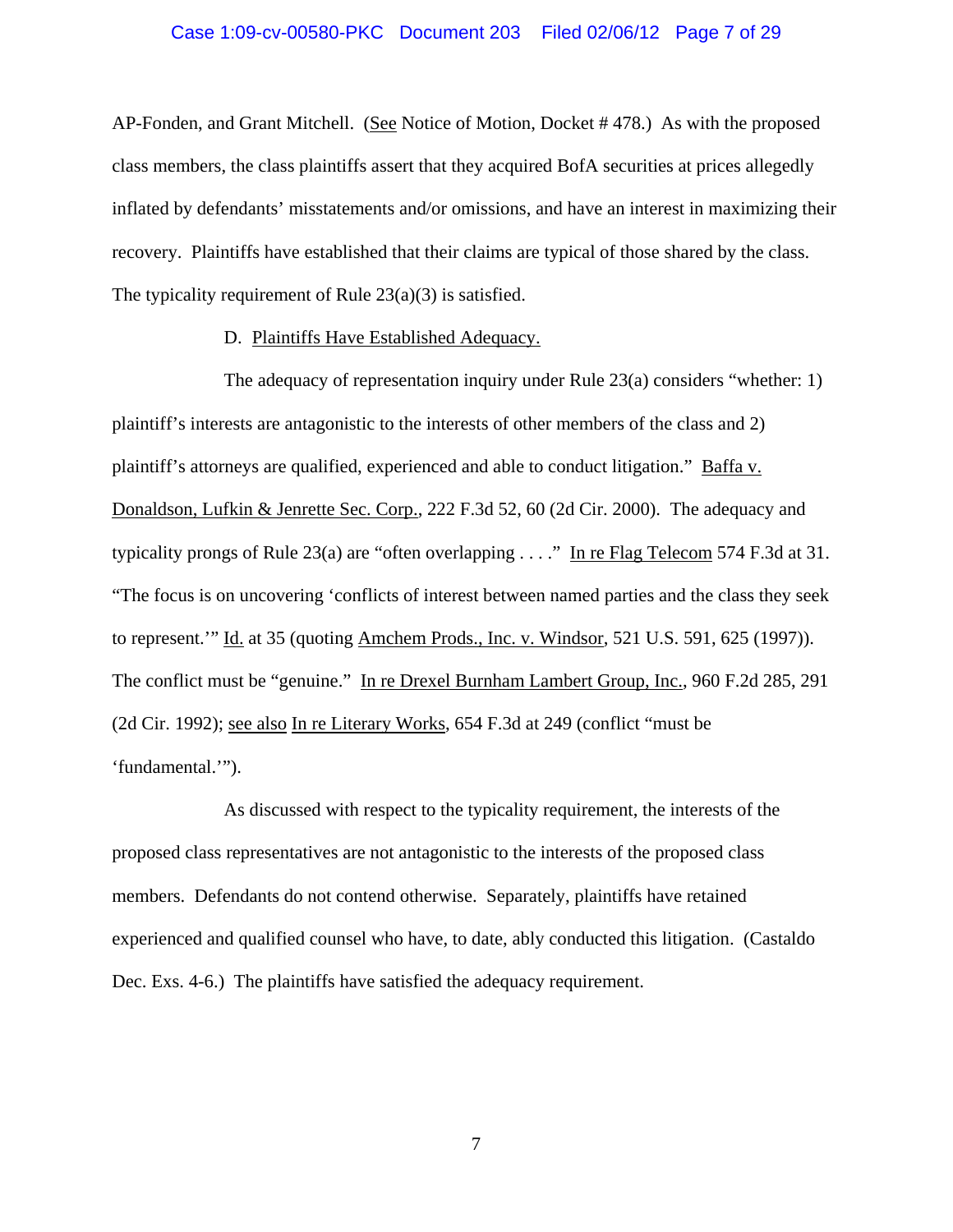#### E. The Proposed Class Is Ascertainable.

Courts have also found an implied requirement of ascertainability to the express requirements set forth in Rule 23(a). See In re Sadia, S.A. Sec. Litig., 269 F.R.D. 298, 305 (S.D.N.Y. 2010) (citing In re IPO, 471 F.3d at 30). "An identifiable class exists if its members can be ascertained by reference to objective criteria." In re Fosamax Prods. Liab. Litig., 248 F.R.D. 389, 395 (S.D.N.Y. 2008) (quoting In re Methyl Tertiary Butyl Ether Prods. Liab. Litig., 209 F.R.D. 323, 337 (S.D.N.Y. 2002)). Whether a potential class member purchased BofA stock during the Class Period and thereby suffered damages can be determined via objective criteria. Thus, members of the class are ascertainable.

## II. PLAINTIFFS' '34 ACT CLAIMS SATISFY RULE 23(b)(3).

Rule  $23(b)(3)$  "requires the party seeking certification to show that 'questions of law or fact common to class members predominate over any questions affecting only individual members' and that class treatment would be superior to individual litigation." Myers v. Hertz Corp., 624 F.3d 537, 547 (2d Cir. 2010) (quoting Rule 23(b)(3)). The "predominance requirement tests whether a proposed class is sufficiently cohesive to warrant adjudication by representation." In re Salomon Analyst Metromedia Litig., 544 F.3d 474, 480 (2d Cir. 2008). It "ensures that the class will be certified only when it would 'achieve economies of time, effort, and expense, and promote . . . uniformity of decision as to persons similarly situated, without sacrificing procedural fairness or bringing about other undesirable results." Cordes  $& Co. Fin.$ Servs., Inc. v. A.G. Edwards & Sons, Inc., 502 F.3d 91, 104 (2d Cir. 2007) (ellipsis in original; quoting Amchem, 521 U.S. at 615). "Therefore the requirement is satisfied 'if resolution of some of the legal or factual questions that qualify each class member's case as a genuine controversy can be achieved through generalized proof, and if these particular issues are more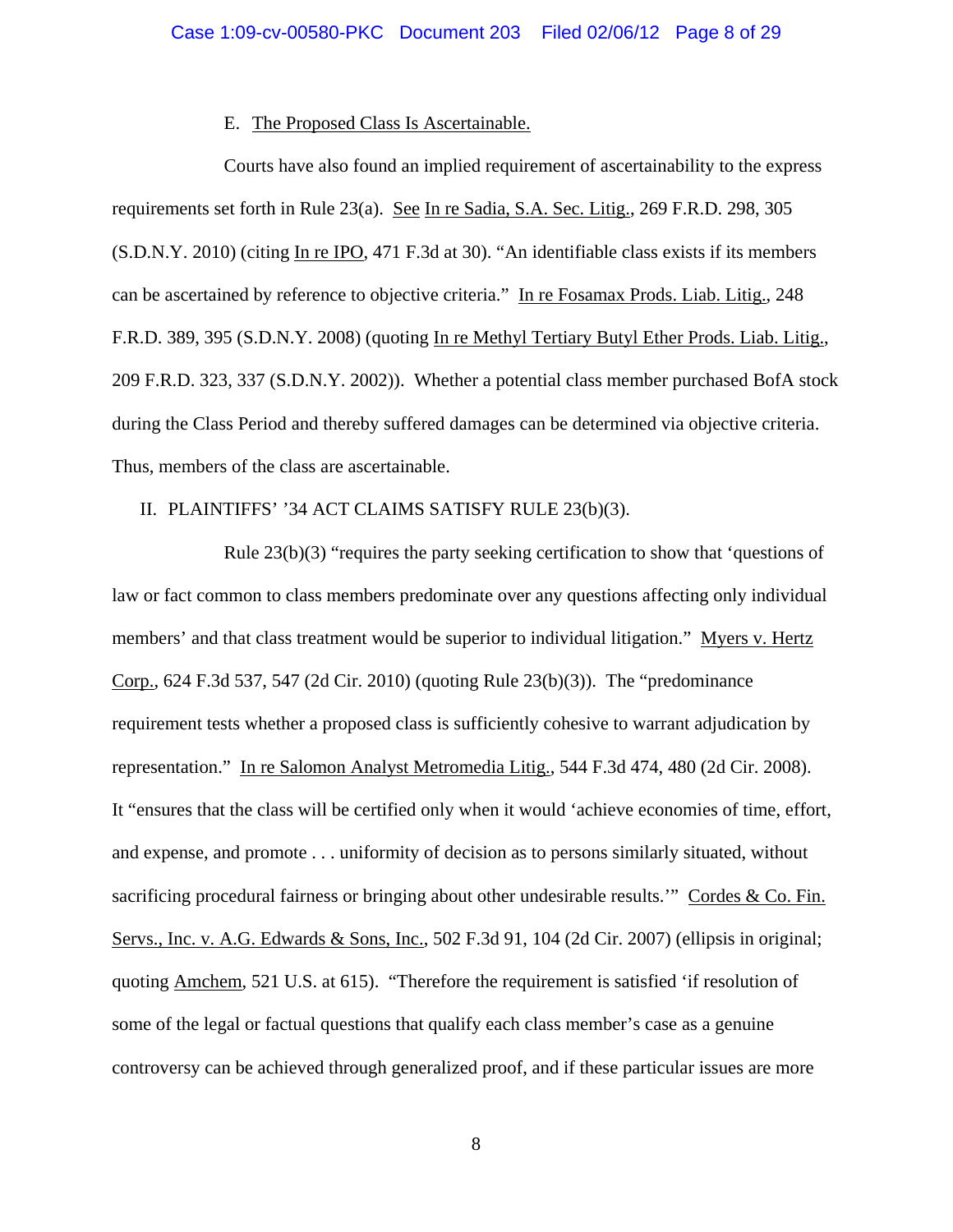## Case 1:09-cv-00580-PKC Document 203 Filed 02/06/12 Page 9 of 29

substantial than the issues subject only to individualized proof." Myers, 624 F.3d at 547 (quoting Moore v. PaineWebber, Inc., 306 F.3d 1247, 1252 (2d Cir. 2002)).

> A. Defendants' Merits-Based Arguments as to Section 14(a) Go Far Beyond Rule 23 Considerations.

The defendants argue that the plaintiffs have "failed to show" a cognizable claim under Section 14(a), and that the motion for class certification should therefore be denied. Relying on McLaughlin v. American Tobacco Co., 522 F.3d 215, 228-30 (2d Cir. 2008), and In re Flag Telecom, 574 F.3d at 39-40, they contend that the plaintiffs' Section 14(a) claim is meritless and that, as a consequence, a class should not be certified. For the reasons explained, defendants' argument goes well beyond McLaughlin and In re Flag Telecom, and does not defeat plaintiffs' motion for certification.

Defendants are, of course, correct that the merits of a case may overlap with a Rule 23 analysis. See, e.g., Wal-Mart, 131 S. Ct. at 2551. But class certification "is emphatically not an opportunity for a second round of review, at a higher standard no less, of the substantive merits of plaintiffs' underlying claims." DeMarco v. Robertson Stephens Inc., 228 F.R.D. 468, 476 (S.D.N.Y. 2005) (Lynch, J.); accord Teamsters Local 445, 546 F.3d at 204 (courts must "assure that a class certification motion does not become a pretext for a partial trial on the merits.") (quotation marks omitted). "The only question" at class certification "is whether [plaintiffs] may pursue those claims on behalf of a class of similarly situated persons, or whether they must do so as individuals."<sup>1</sup> DeMarco, 228 F.R.D. at 476.

 $\overline{a}$ 

<sup>&</sup>lt;sup>1</sup> The defendants correctly note that  $In re IPC$ , 471 F.3d at 35 n.5, observed that  $DeMarco$  applied an overly lenient</u></u> evidentiary standard that required only "some showing" that Rule 23 was satisfied, as opposed to requiring proof by a preponderance of the evidence. In re IPO did not, however, conclude that a full merits analysis independent of Rule 23 is appropriate at the class certification stage: it expressly stated the opposite. In re IPO, 471 F.3d at 41 ("[A] district judge should not assess any aspect of the merits unrelated to a Rule 23 requirement . . . .").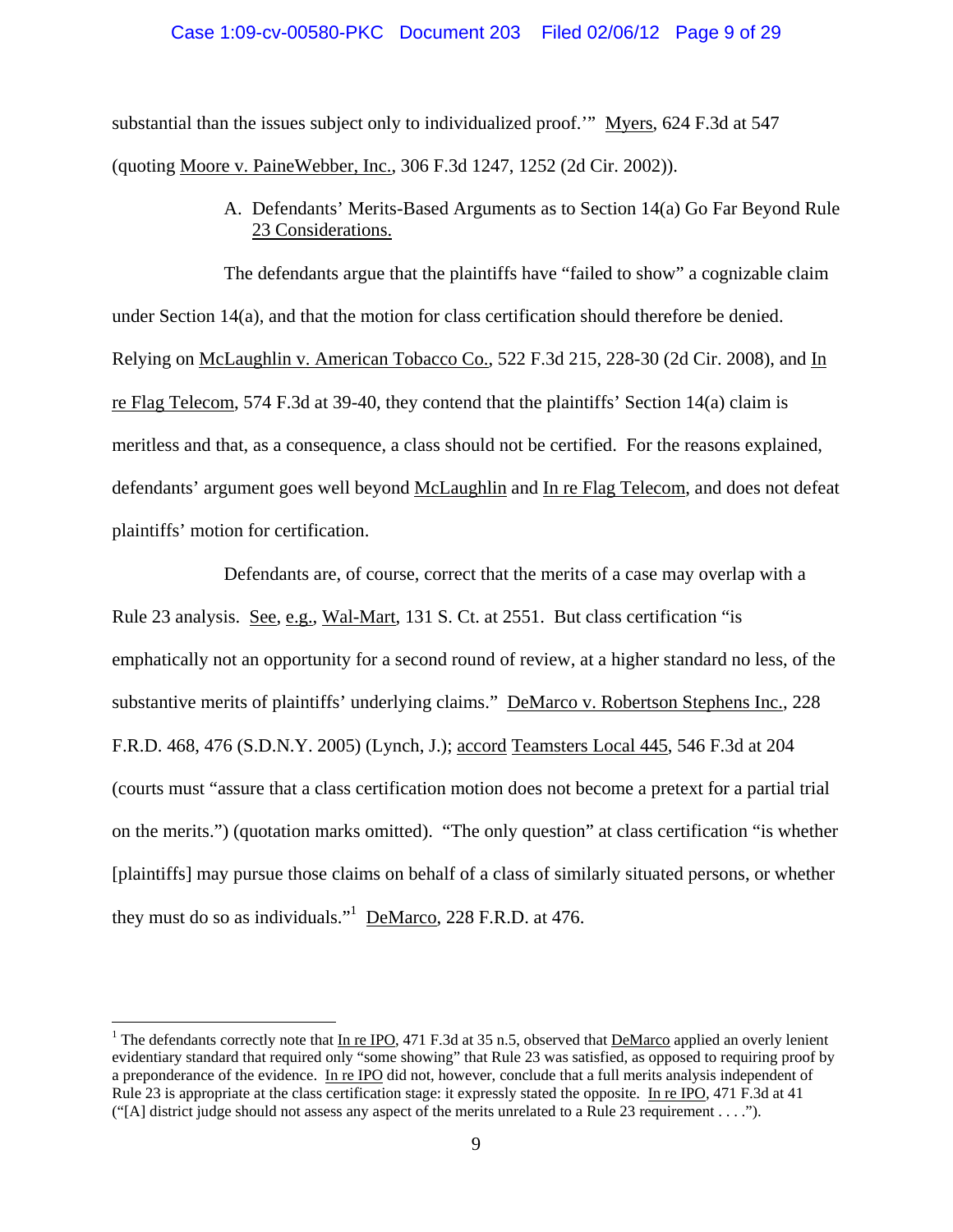In essence, the defendants seek to reargue the Court's prior conclusion that direct Section 14(a) claims may be brought against the defendants, with the qualification that no double recovery is permitted on either the derivative claims or the Section 10(b) claims. See 757 F. Supp. at 291-93. The Court requested letter briefs explaining the parties' theories as to whether there was possible conflict between direct and derivative recovery under Section 14(a). Id. at 291. The Court concluded that at the pleading stage, there plausibly may be distinct, nonoverlapping grounds for both direct and derivative recovery:

> [T]he value of that corporation's stock may decrease because the corporation was damaged by an action that would not have been approved by fully-informed shareholders. But the value of that corporation's shares also may decrease once a corrective disclosure issues. That decrease is not necessarily co-extensive with injury to the corporation. Therefore, material omissions from a proxy statement could directly injure the corporation as well as the corporation's shareholders.

Id. at 292. As previously discussed, id. at 289-93, several authorities have recognized that shareholders may bring direct claims under Section 14(a), and that transaction causation is satisfied when a misleading proxy is "the essential link" in shareholders approving a corporate action. See, e.g., Mills v. Electric Auto-Lite Co., 396 U.S. 375, 385 (1970); Koppel v. 4987 Corp., 167 F.3d 125, 137 (2d Cir. 1999); In re McKesson HBOC, Inc. Sec. Litig., 126 F. Supp. 2d 1248, 1266, 1269 (N.D. Cal. 2000) (upholding Section 14(a) claim brought by acquiring company's shareholders).

Defendants rely heavily on McLaughlin, 522 F.3d at 228-30, which denied class certification for plaintiffs' RICO claims because damages "cannot be shown by common evidence because they constitute an inherently individual inquiry . . . ." The McLaughlin plaintiffs' injuries varied individually because they turned on each plaintiff's purchasing response to hypothetical variations in cigarette labeling. Id. at 228. "Thus, on the issue of out-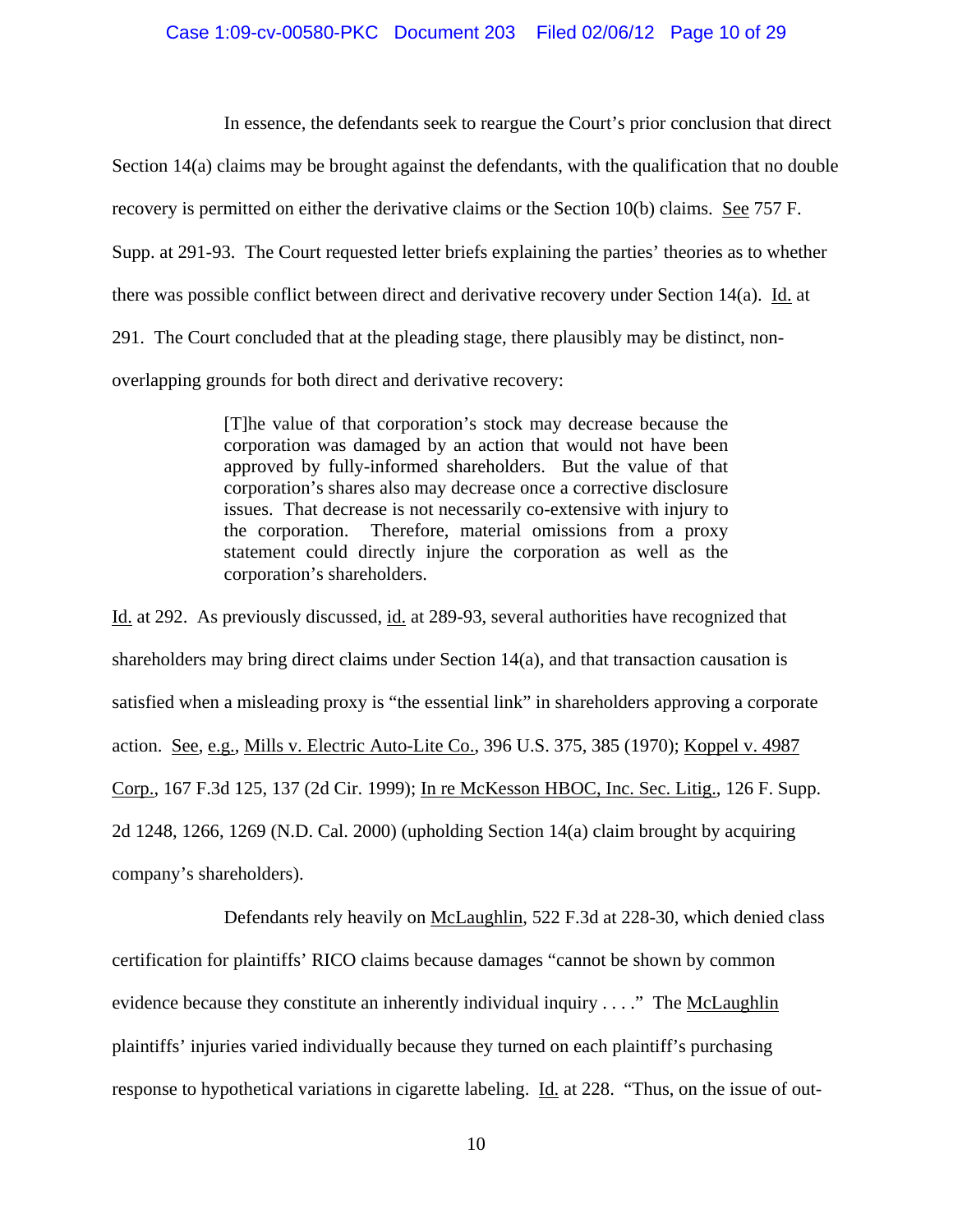## Case 1:09-cv-00580-PKC Document 203 Filed 02/06/12 Page 11 of 29

of-pocket loss, individual questions predominate; plaintiffs cannot meet their burden of showing that injury is amenable to common proof." Id. The Second Circuit rejected plaintiffs' recovery theories as non-cognizable under RICO, a conclusion that was necessary to determine whether plaintiffs' losses could be determined on a classwide basis. Id. at 228-30. In re Flag Telecom, 574 F.3d at 39-40, similarly weighed whether one subset of the proposed class could "even conceivably" prove loss causation, and thus whether the class representative satisfied the adequacy and typicality requirements of Rule 23(a).

Defendants also assert that BofA shareholders had varying expectations as to the value of the Merrill acquisition, thereby requiring "an individualized inquiry into each class member's state of mind . . . ." (Opp. Mem. at 7.) The allegation here, however, is that the defendants misled plaintiffs by making false statements in proxy materials. No individualized inquiry is required to determine whether the proxy materials ran afoul of Section 14(a). As the Supreme Court observed in the Section 10(b) context, "'it is hard to imagine that there ever is a buyer or seller who does not rely on market integrity. Who would knowingly roll the dice in a crooked crap game?'" Basic Inc. v. Levinson, 485 U.S. 224, 246-47 (1988) (quoting Schlanger v. Four-Phase Sys. Inc., 555 F. Supp. 535, 538 (S.D.N.Y. 1982) (Breiant, J.)); see also United Paperworkers Int'l Union v. Int'l Paper Co., 985 F.2d 1190, 1197-98 (2d Cir. 1993) (the SEC "promulgated Rule 14a–9 with the goal of preserving for all shareholders who are entitled to vote, not just for those who sponsor proposals, the right to make decisions based on information that is not false or misleading."). The issue of whether the proxy materials misled and damaged shareholders does not require individualized state-of-mind inquiries defeating predominance.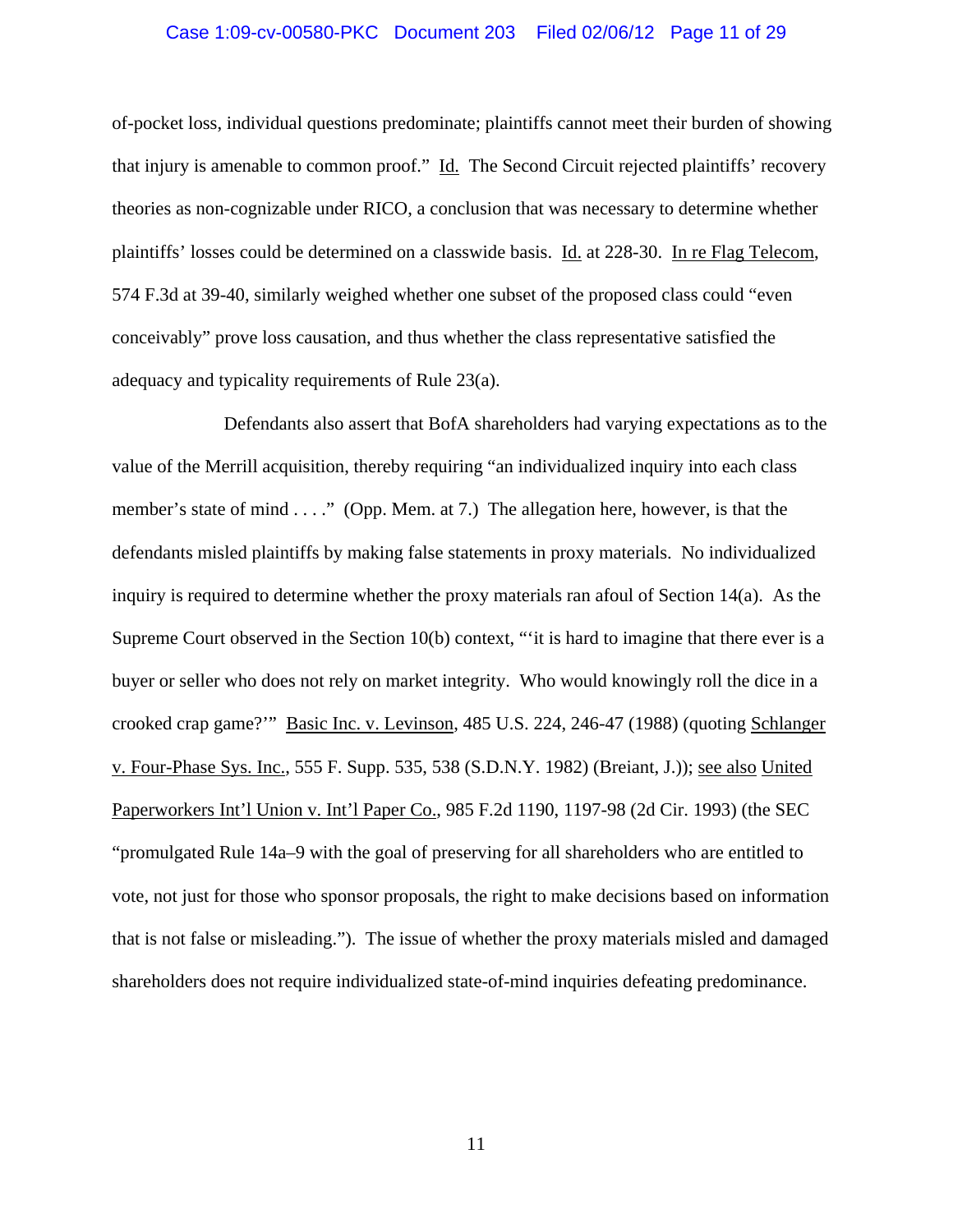# B. Defendants Have Not Rebutted the Applicable Reliance Presumptions and Thus Have Not Defeated Plaintiffs' Showing of Rule 23(b)(3) Predominance.

## 1. Defendants Have Not Rebutted the *Basic* Presumption.

Defendants argue that plaintiffs cannot establish predominance under Rule 23(b)(3) for their Section 10(b) claim asserting misstatements as to Merrill's employee bonuses. According to the defendants, the investing public was aware of Merrill's bonuses, and reports of the bonuses' existence did not cause a statistically significant drop in BofA share prices. For the reasons explained, the defendants have not defeated the rebuttable presumption of reliance set forth by Basic, 485 U.S. at 247, and predominance is satisfied for plaintiffs' Section 10(b) claims directed toward the Merrill bonus payments.

There is a rebuttable presumption of shareholder reliance when defendants issue materially misleading statements in an efficient securities market. Id. at 247. Basic observed that "common sense," "probability" and "[r]ecent empirical studies" support a conclusion that "well-developed markets reflect all publicly available information, and, hence, any material misrepresentations." Id. at 246. "Because most publicly available information is reflected in market price, an investor's reliance on any public material misrepresentations, therefore, may be presumed for purposes of a Rule 10b-5 action." Id. at 247; see also Stoneridge Inv. Partners, LLC v. Scientific-Atlanta, 552 U.S. 148, 159 (2008) ("[U]nder the fraud-on-the-market doctrine, reliance is presumed when the statements at issue become public.").

At the class certification stage, a plaintiff is entitled to the Basic presumption – thereby proving reliance and predominance – if it establishes by a preponderance of the evidence that "a defendant has (1) publicly made (2) a material misrepresentation (3) about stock traded on an impersonal, well-developed (i.e., efficient) market . . . ." In re Salomon, 544 F.3d at 481. "[T]he burden of showing that there was no price impact is properly placed on defendants at the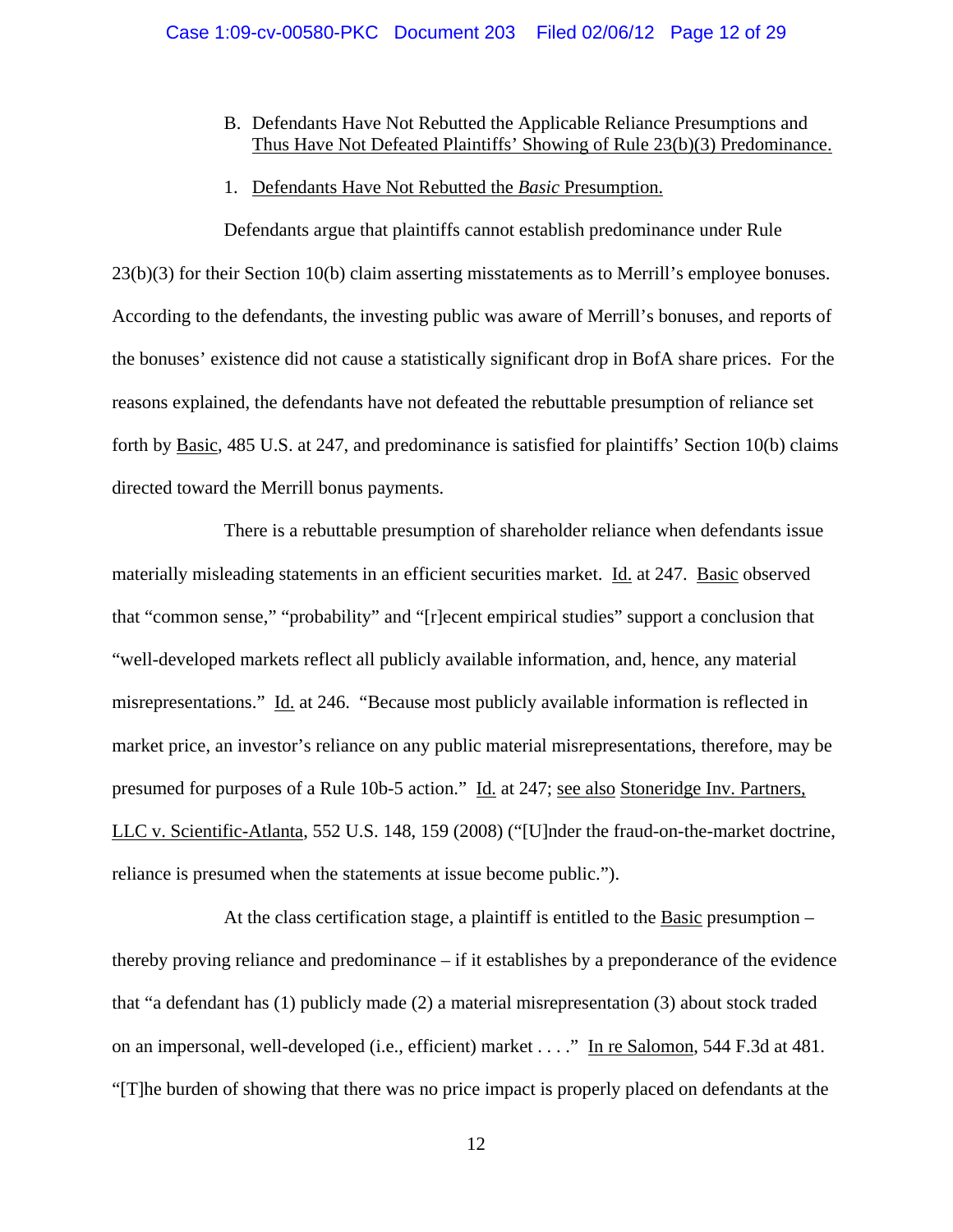## Case 1:09-cv-00580-PKC Document 203 Filed 02/06/12 Page 13 of 29

rebuttal stage." Id. at 483. The defendants must "sever[ ] the link" between the share price and any alleged misrepresentation. Id. at 484 (emphasis omitted). The Basic presumption, "if unrebutted, thus allows plaintiffs to satisfy the element of reliance in securities fraud claims under the 1934 Act." Hevesi v. Citigroup Inc., 366 F.3d 70, 77 (2d Cir. 2004); see also In re Salomon, 544 F.3d at 485 ("[A] successful rebuttal defeats certification by defeating the Rule 23(b)(3) predominance requirement.") (emphasis in original).

Defendants rely on In re IPO, which concluded that if the plaintiffs in a securities fraud action cannot as a group prove reliance on the defendants' alleged misstatements, they fail to satisfy the predominance requirement of Rule 23(b)(3). 471 F.3d at 42-43. In re IPO concluded that the market for shares in initial public offerings was not efficient or fully developed and that plaintiffs had therefore failed to prove predominance. Id. at 42-43. The Second Circuit noted that initial public offerings are subject to a 25-day quiet period during which "analysts cannot report concerning securities in an IPO," in contrast to the free flow of information in an efficient market. Id. (citing  $17$  C.F.R. §§  $230.174(d)$ ,  $242.101(b)(1)$ .) In re IPO also observed that, pursuant to the allegations in that case, plaintiffs alleged that the market was slow to correct allegedly inflated share prices despite "widespread knowledge" of defendants' alleged market manipulation scheme. Id. at 43. This was described as "the very antithesis of an efficient market." Id.

Defendants contend that plaintiffs are not entitled to the Basic presumption as to Merrill's employee bonuses because there was no statistically significant drop in share price due to press reports of the Merrill bonuses. They separately contend that information about Merrill's bonuses was already known to the market and was incorporated into BofA's share price prior to the alleged corrective disclosures.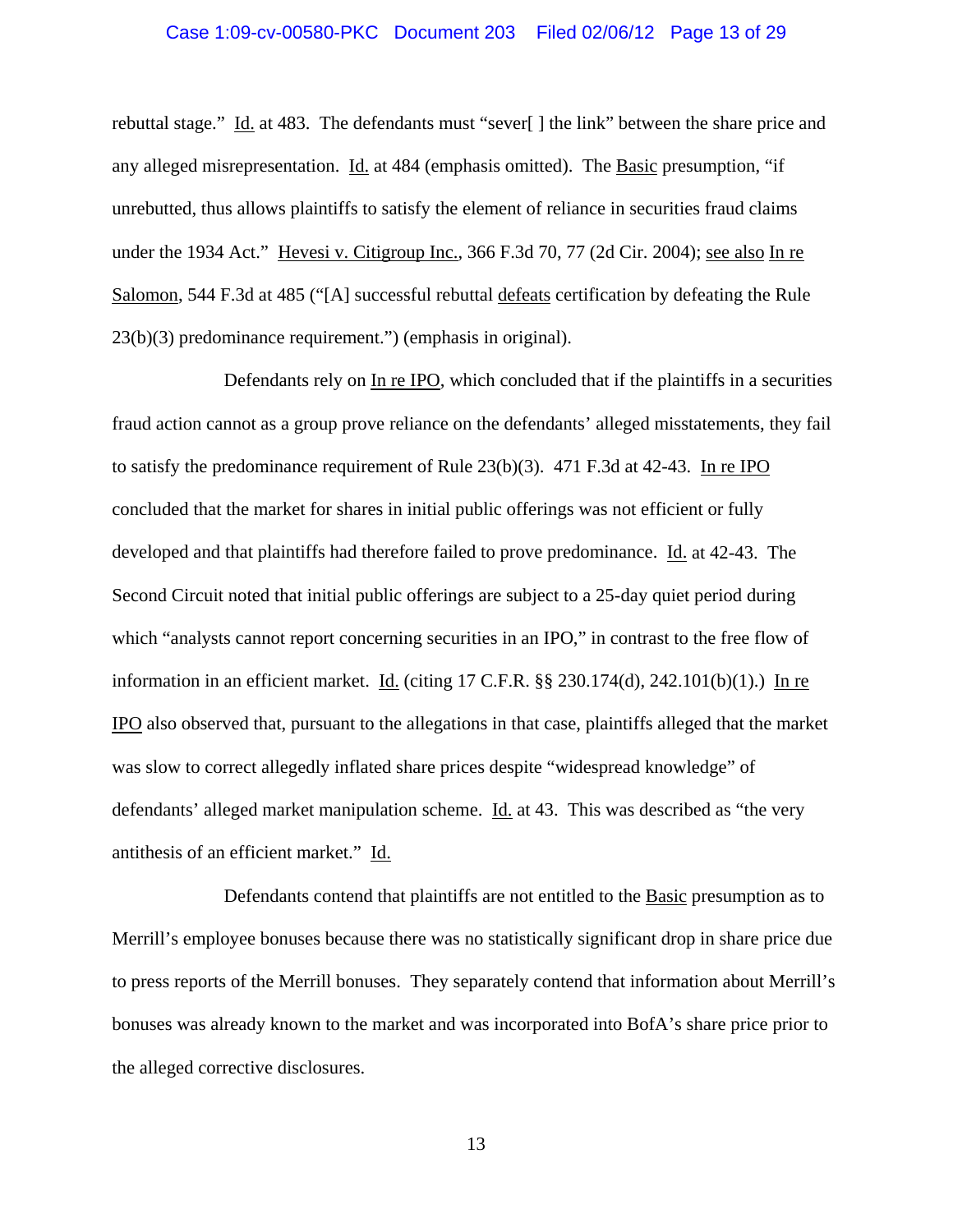## Case 1:09-cv-00580-PKC Document 203 Filed 02/06/12 Page 14 of 29

The record supports plaintiffs' contention that the alleged misrepresentations were material and that BofA securities traded on a well developed market. On the night of January 21, 2009, the press reported that Merrill was accelerating bonus payments and had already paid \$3-4 billion in bonuses. (Naftalis Dec. Ex. 53.) On January 22, the next trading day, BofA share values fell twelve percent, a figure that plaintiffs' expert states was statistically significant. (Naftalis Dec. Ex. 5 ¶ 35.) Defendants' expert also characterizes the price decline of January 22 as statistically significant. (Naftalis Dec. Ex. 4 at 22 ("Of the five purported corrective disclosure dates, only January 15, 2009 and January 22, 2009 are statistically significant."). In his deposition, defendants' expert testified, "I have not done the necessary research to pin down what in fact caused the statistically significant price impact, if it is not randomness on the 22nd. I ended with the point the purported corrective disclosure could not have been the cause." (Singer Dec. Ex. 1 at 217.) The market's reaction to the alleged corrective disclosures provides some evidence of the alleged misstatements' materiality. See In re SLM Corp. Sec. Litig., 2012 WL 209095, at \*6 (S.D.N.Y. Jan. 24, 2012) ("While not required at the class certification stage, evidence of a stock price movement following corrective disclosures may be a relevant factor in the legal assessment of materiality.").

Defendants argue that even if the January 22 decline was in fact statistically significant, it could not be linked to the January 21 press report about Merrill's bonuses because the market was already aware of the bonuses. As discussed in the Memorandum and Order of August 27, 2010, "[a]ssuming the truth of the Securities Complaint, the Joint Proxy and the Merger Agreement portrayed bonus payments to Merrill employees as a contingent event, when, in reality, the parties had reached agreement as to the timing and range of bonuses." 757 F. Supp. 2d at 298. The Court also concluded that certain press reports in October 2008 about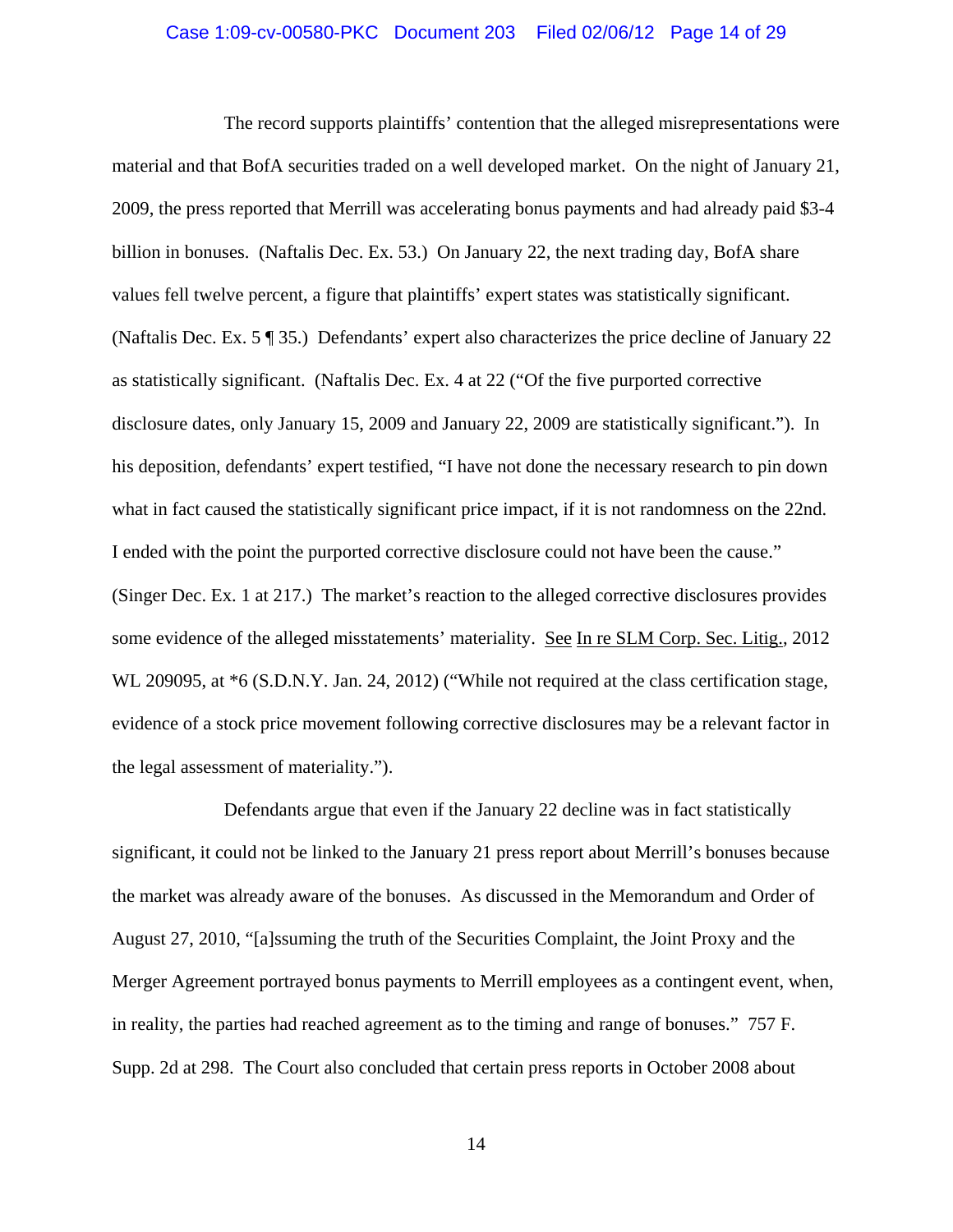## Case 1:09-cv-00580-PKC Document 203 Filed 02/06/12 Page 15 of 29

Merrill's possible bonuses, which appeared in "outlets such as CNN, Bloomberg News, The New York Times, NBC and Fox News," did not, at the pleading stage, establish a truth-on-the-market defense, because the defendants failed to establish as a matter of law "whether the cited articles speak to the Merrill bonuses with 'a degree of intensity and credibility' that effectively counterbalances language in the Merger Agreement and Joint Proxy." Id. at 300, 302 (quoting Ganino v. Citizens Utilities Co., 228 F.3d 154, 167 (2d Cir. 2000) (collecting cases)); see also United Paperworkers, 985 F.2d at 1199 (upholding denial of defendants' summary judgment motion because "sporadic news reports" contradicting proxy solicitation materials did not provide shareholders with notice of allegedly misleading statements). Moreover, the press reports cited by defendants included language that qualified the likelihood of Merrill bonuses. (Naftalis Dec. Exs. 35-37.) At this stage, the record offered by defendants reflects the same infirmities.

Based on the record before me, this Court concludes that the defendants have not overcome the Basic presumption as to alleged misstatements concerning the Merrill bonus arrangement. The record shows that BofA experienced a statistically significant decline in share value when the Merrill bonuses first became public. While the defendants' expert acknowledges that BofA shares experienced a statistically significant decline on January 22, he does not offer an explanation for the decline, except to assert that it was not due to disclosure of the bonuses. Finally, the hallmarks of an inefficient securities market as discussed by In re IPO, 471 F.3d at 42-43, are not present here: the record does not show that BofA share prices were slow to react to events or that there were limitations on public discussion about BofA.

The Basic presumption therefore applies, and the plaintiffs have established predominance as to their Section 10(b) claims directed toward the Merrill bonuses.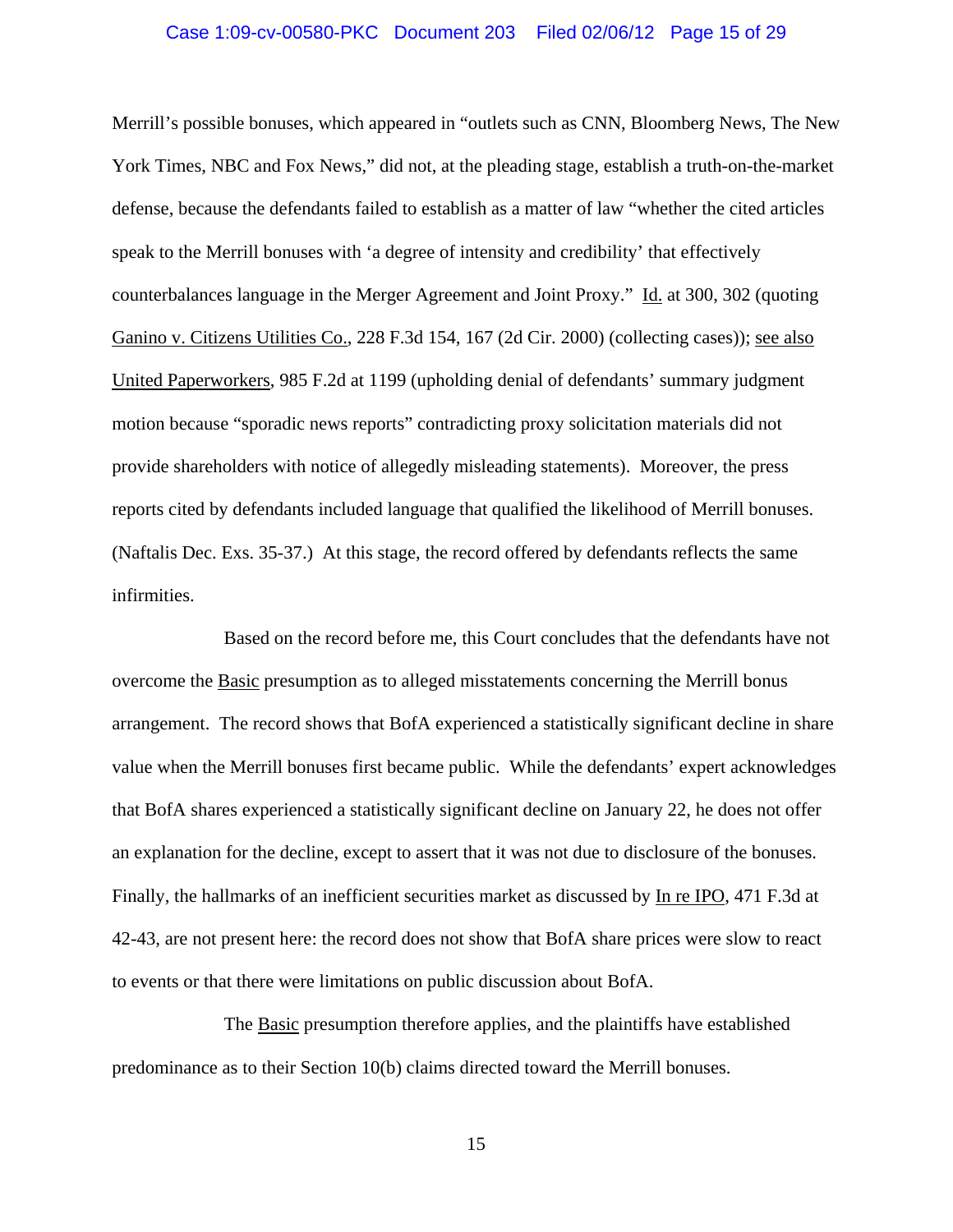# 2. Defendants Have Not Rebutted the *Affiliated Ute* Presumption as to Merrill's Losses in the Fourth Quarter of 2008.

Defendants also argue that plaintiffs do not satisfy Rule 23(b)(3) because they cannot establish reliance on the alleged omissions concerning Merrill's losses in the fourth quarter of 2008. This Court has previously discussed the circumstances surrounding Merrill's fourth-quarter losses. See, e.g., 757 F. Supp. 2d at 283-84, 303-07; 2011 WL 3211472, at \*3-10.

In bringing a securities fraud claim, "positive proof of reliance is not a prerequisite to recovery," provided than the omissions are "material in the sense that a reasonable investor might have considered them important in the making of [a] decision." Affiliated Ute Citizens of Utah v. United States, 406 U.S. 128, 153-54 (1972). "[O]nce the plaintiff establishes the materiality of the omission . . . the burden shifts to the defendant to establish . . . that the plaintiff did not rely on the omission in making the investment decision." duPont v. Brady, 828 F.2d 75, 76 (1987). Hence, "a defendant can avoid liability under Rule 10b-5 for nondisclosure of material information by proving by a preponderance of the evidence that disclosure of that information would not have altered the plaintiff's investment decision." Id. at 78.

According to the defendants, plaintiffs cannot prove the materiality of any alleged omissions, asserting that Merrill's losses already were known to the market and factored into BofA's share price. They contend that the Affiliated Ute presumption does not apply because a reasonable investor would not have relied on the omission of Merrill's fourth-quarter losses.

Specifically, defendants cite a December 7, 2008 report authored by Betsy Graseck, who they describe as "a respected and widely followed independent research analyst at Morgan Stanley . . . ." (Opp. Mem. at 28.) The Graseck report stated, among other things, that a "\$2.1B write-down on other loan exposures" plus "\$8.9B from [mark to market] of investment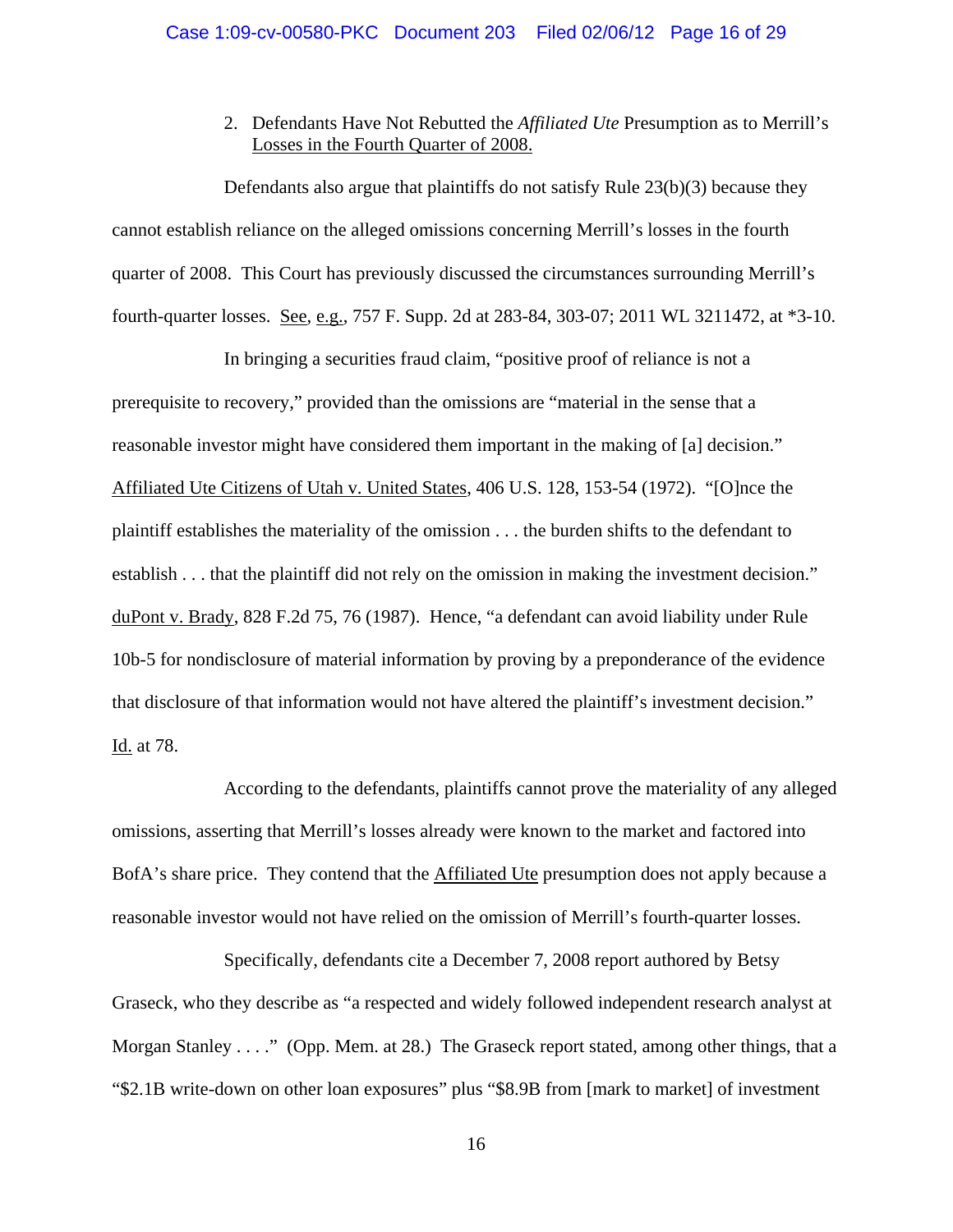## Case 1:09-cv-00580-PKC Document 203 Filed 02/06/12 Page 17 of 29

bank exposures" had "already been reflected in [BofA's] share price." (Naftalis Dec. Ex. 75.) Graseck testified at deposition that her figures were drawn from information contained in Merrill's public filings. (Naftalis Dec. Ex. 19 at 66-94.) According to defendants' expert, these losses were already factored into the BofA share price because the shares "did not exhibit a statistically significant price reaction to [the] news" in the Graseck report. (Naftalis Dec. Ex. 4 at 26.) Defendants note that plaintiffs' expert testified that on the trading day after Graseck issued the report, BofA shares materially rose in price. (Naftalis Dec. Ex. 9 at 218.) At least four of the five lead plaintiffs received the Graseck report. (Naftalis Dec. Exs. 76-79.) Graseck testified that at the time, she typically sent her reports to between 600 and 1,200 recipients, many of them institutional investors. (Naftalis Dec. Ex. 19 at 30.)

While the Graseck report may ultimately have offered a prescient analysis of Merrill's fourth quarter losses, its conclusions do not rebut the Affiliated Ute presumption and "prov[e] by a preponderance of the evidence that disclosure of that information would not have altered the plaintiff's investment decision." duPont, 828 F.2d at 78. Moreover, the Graseck report was not based on the value of Merrill's actual assets, which were not publicly disclosed, but upon a comparison of Merrill's general assets against a generic index known as the ABX index. As explained in the Graseck report, "[o]ur estimated write-downs are based on 3Q08 write-downs relative to the relevant index's performance." (Naftalis Dec. Ex 75 at 2.) It acknowledged that the methodology "isn't perfect," but that "the indices are the best indicator of asset class declines in the absence of detailed information on the banks' portfolios." (Naftalis Dec. Ex. 75 at 2.)

Numerous analysts also reached conclusions that varied from Graseck's. Both company insiders and outside analysts uttered contemporaneous statements that Merrill's losses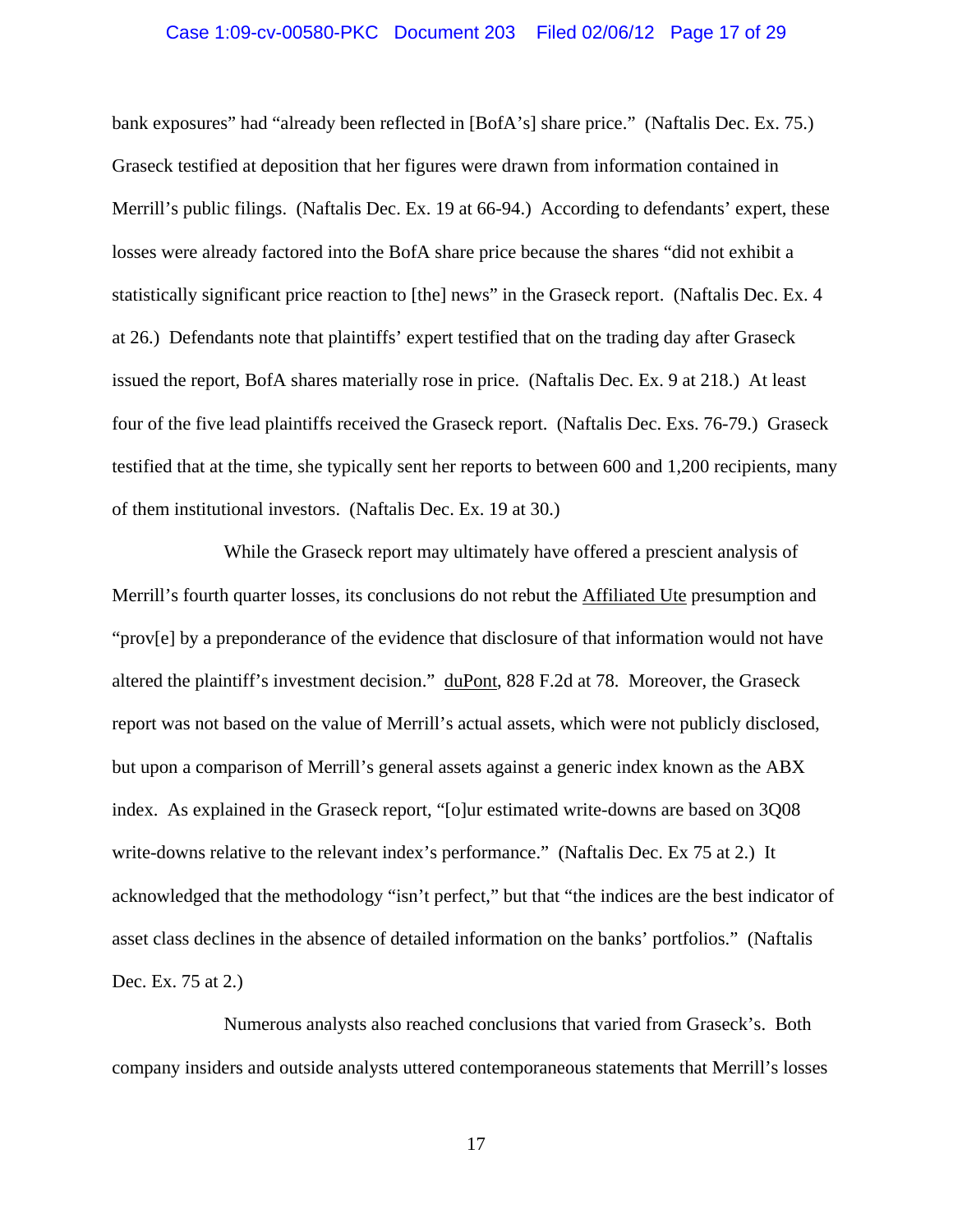# Case 1:09-cv-00580-PKC Document 203 Filed 02/06/12 Page 18 of 29

exceeded expectations. On a conference call about fourth quarter earnings, BofA CEO Kenneth Lewis stated that there was a "much, much higher deterioration" of Merrill assets "than we had expected, going into the fourth quarter," and that "most anybody in the capital markets business would have forecasted a lower loss rate than what we saw, so it wasn't an issue of not identifying the assets." (Naftalis Dec. Ex.  $5 \parallel 18$ .) Lewis subsequently stated that Merrill's losses "shocked" the market and that "the magnitude of the loss, obviously, at Merrill Lynch really stunned people. And so it was a bad day, and it did shock a lot of people and disappoint a lot of people." (Castaldo Dec. Ex. 1 ¶ 25.) After BofA announced Merrill's results, the Fitch and Moody's ratings agencies downgraded BofA's credit rating. (Castaldo Dec. Ex. 1 ¶ 23 & n.12.) Analysts variously described Merrill's fourth-quarter losses as "much, much worse than expected" (Goldman Sachs), \$12.3 billion more than anticipated (Sandler O'Neill and Partners), "much greater than the market or the company anticipated" (Friedman, Billings, Ramsey  $\& Co.,$ Inc.), and "much larger than anticipated" and "very disappointing" (Citigroup). (Castaldo Dec. Ex. 1 ¶ 23.) As defendants' expert stated at deposition:

> I think that an important analytical point here is, it is true that there were some analysts and some market commentators that were more positive than others. So Morgan Stanley on December 7th had a substantial write-down that they estimated. And there was other analysts that had lower write-down estimates as of that time.

> So there is heterogeneity. There is a dispersion across analysts of a view. I agree that there were analysts that were positive as of October or even November on Merrill Lynch. That's consistent with the view that there was information, there were market participants that were discussing substantial losses in the fourth quarter.

(Singer Dec. Ex. 1 at 81-82.) When asked about rating agency perceptions of Merrill's risk and

balance sheet, defendants' expert stated, "I'm not going to provide expert testimony on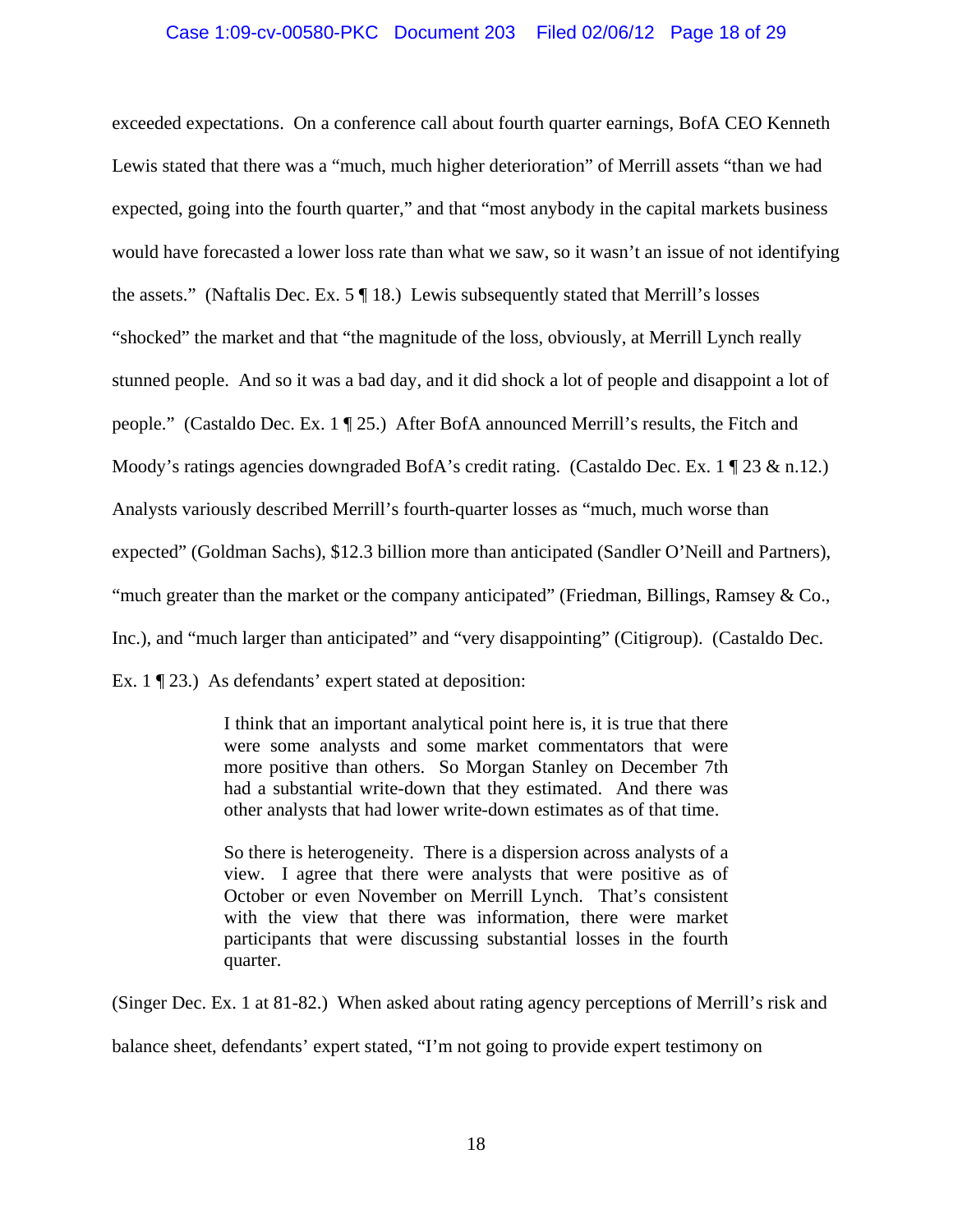## Case 1:09-cv-00580-PKC Document 203 Filed 02/06/12 Page 19 of 29

subjective beliefs. I view it as a fact issue and not appropriate subject for expert testimony." (Singer Dec. Ex. 1 at 139.)

On January 15, 2009, the press first reported that BofA would receive government funding under the Troubled Asset Relief Program in order to complete the Merrill acquisition, and cited unquantified losses at Merrill. (Castaldo Dec. Ex.  $1 \nparallel 17$ .) On the next morning, January 16, 2009, BofA announced before the market opened that Merrill's after-tax losses for the fourth quarter totaled more than \$15 billion and more than \$21 billion before taxes. (Castaldo Dec. Ex. 1 ¶ 18.) According to plaintiffs' expert, on January 15 and 16, 2009, BofA shares experienced statistically significant losses (Naftalis Dec. Ex. 5 ¶ 20), a conclusion shared by defendants' expert as to the price drop of January 15. (Naftalis Dec. Ex. 4 at 22.)

As reflected in the record, analysts had a range of expectations as to Merrill's fourth-quarter performance. Defendants' expert acknowledged as much in deposition. (Singer Dec. Ex. 1 at 81-82.) Statements by both BofA insiders and outside analysts reflected surprise at the extent of Merrill's loss. Moreover, plaintiffs' report states that BofA shares experienced statistically significant losses on January 15 and 16, 2009, a conclusion that the defendants' expert shares as to January 15. For the purposes of this motion, the plaintiffs have established materiality and reliance and defendants have not rebutted the Affiliated Ute presumption.

#### 3. Plaintiffs Have Established Superiority.

In addition to predominance, Rule  $23(b)(3)$  requires a court to find that "a class" action is superior to other available methods for fairly and efficiently adjudicating the controversy." Factors relevant to determining superiority include:

> (A) the class members' interests in individually controlling the prosecution or defense of separate actions; (B) the extent and nature of any litigation concerning the controversy already begun by or against class members; (C) the desirability or undesirability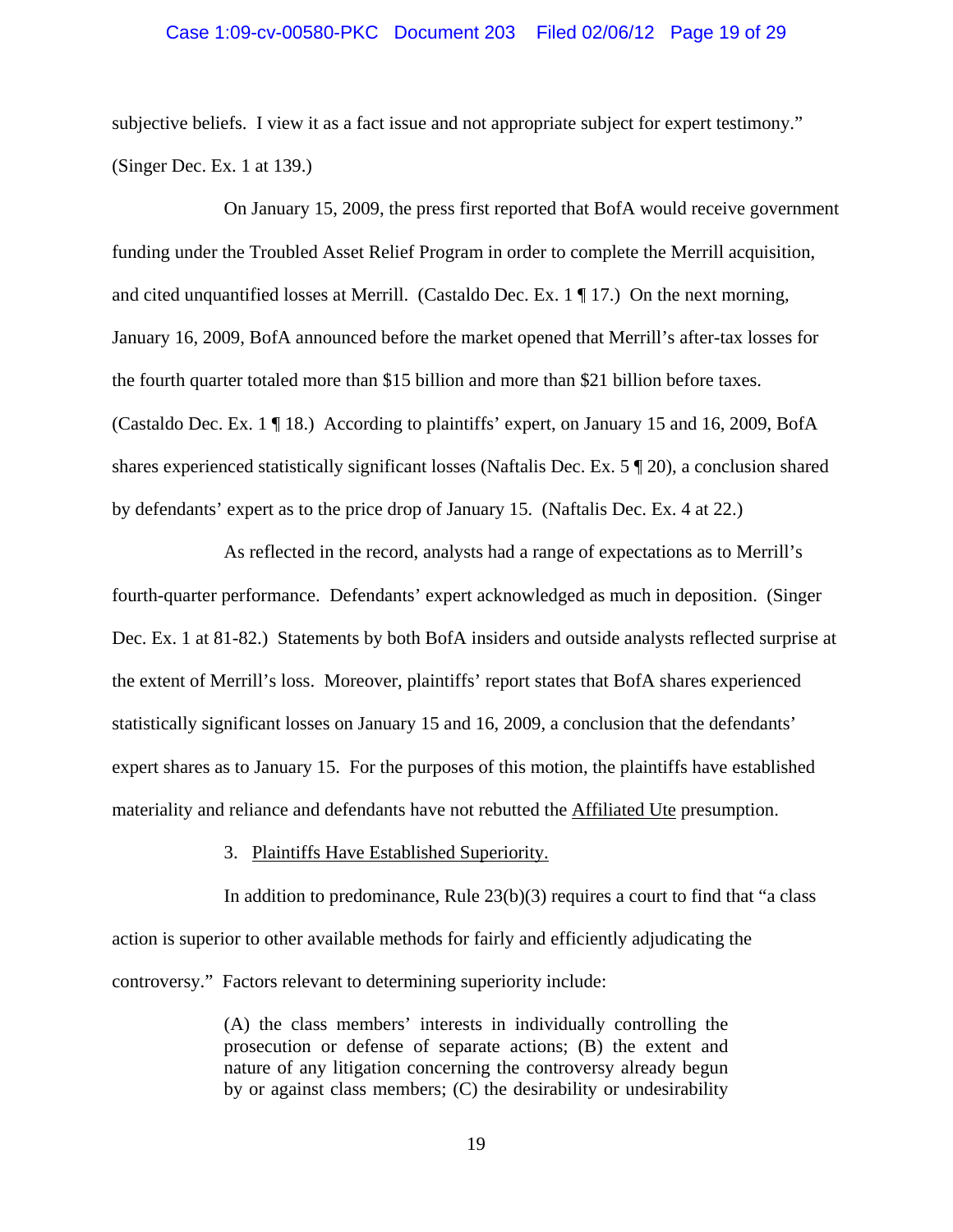of concentrating the litigation of the claims in the particular forum; (D) the likely difficulties in managing a class action.

Rule 23(b)(3)(A)-(D). These factors are "nonexhaustive." Amchem*,* 521 U.S. at 615.

A class action is superior to other alternative methods of adjudicating this controversy. Certain of the class members' claims will be too small to pursue individually. Given the potential class size and the likelihood that individual recovery for some class members may be relatively modest, class certification is appropriate. Litigating each claim individually would likely result in wasteful and repetitive lawsuits, thus ineffectively utilizing the resources of the judiciary and the parties. The existence of multiple lawsuits would also threaten disparity and inconsistent outcomes. Moreover, I do not foresee any atypical difficulties in the management of this class action or discern any reason why this District is not the proper forum for this action.

III. PLAINTIFFS' '33 ACT CLAIMS SATISFY RULE 23(a) AND 23(b)(3).

In discussing the certification of plaintiffs' proposed '33 Act class, I incorporate the foregoing authorities and standards. For reasons of clarity and because the defendants have raised arguments unique to the proposed '33 Act class, I separately address the motion to certify the '33 Act class.

## A. Plaintiffs Have Established Numerosity.

Plaintiffs assert that BofA's October 7, 2008 offering of 455 million shares of BofA common stock violated the '33 Act by misstating material information related to the Merrill bonuses. Defendants argue that the plaintiffs have failed to demonstrate numerosity as to the proposed class by not identifying the number of purchasers in the October 7 offering. (Opp. Mem. at 37-38.) They also cite an absence of proof as to how many purchasers in the offering continued to hold those shares until the disclosure of the Merrill bonuses. Given the number of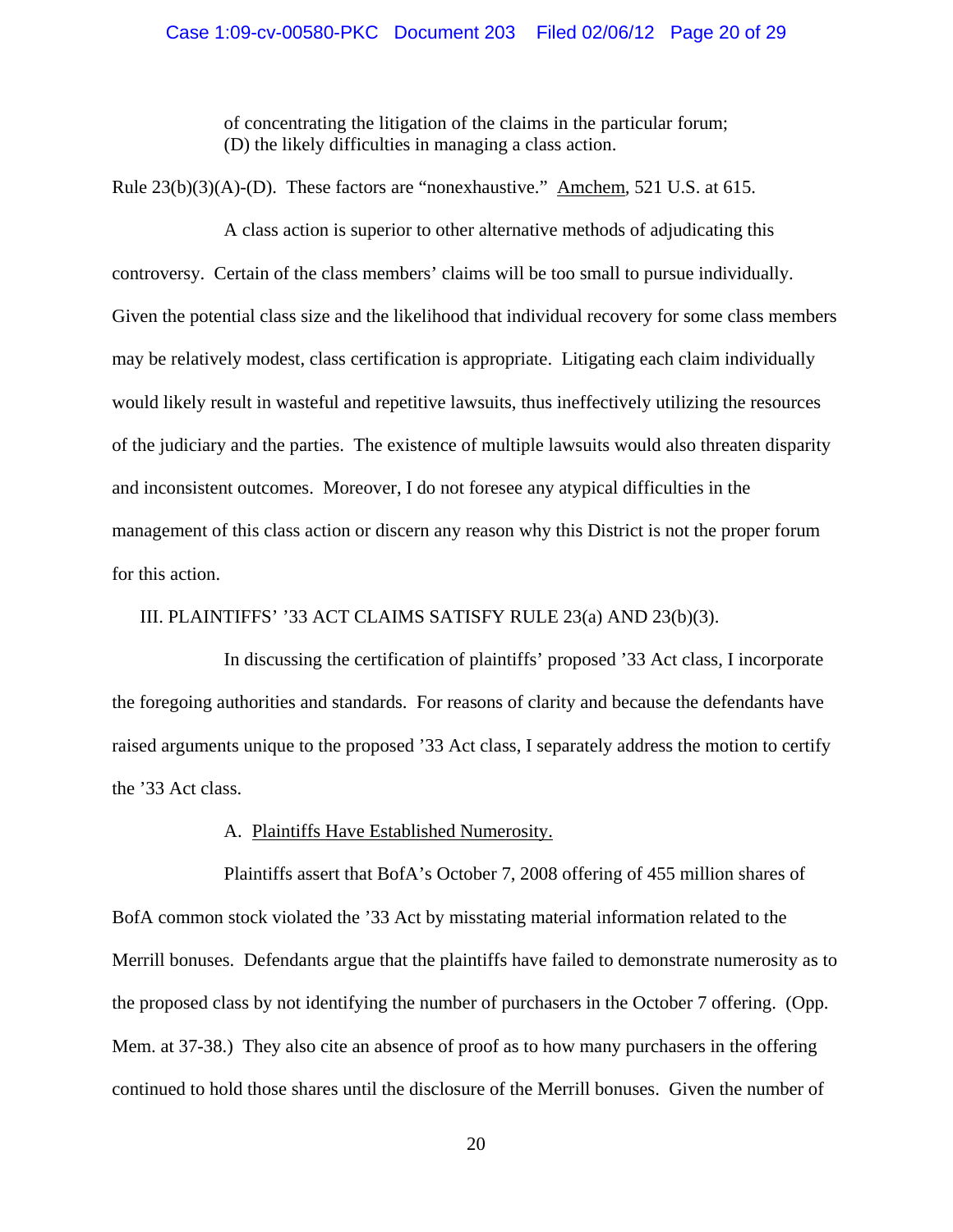## Case 1:09-cv-00580-PKC Document 203 Filed 02/06/12 Page 21 of 29

shares in the offering, however, the class would likely number in the thousands. See, e.g., In re PE Corp. Sec. Litig., 228 F.R.D. 102, 107 (D. Conn. 2005) (Droney, J.) (numerosity satisfied because, "although [named plaintiffs] cannot identify the exact number of purported class members, given that almost 4 million shares of stock were sold in the secondary offering, the class could number in the thousands."); In re WorldCom, Inc. Sec. Litig., 219 F.R.D. 267, 280 (S.D.N.Y. 2003) (Cote, J.) (numerosity satisfied when defendant issued "billions of shares and billions of dollars of debt securities during the Class Period . . . ."). I conclude that plaintiffs have satisfied the numerosity requirement.

## B. Plaintiffs Have Established Commonality.

Because the '33 Act claims are based on the same alleged misstatements concerning Merrill's bonus payments, I conclude that commonality is satisfied.

C. Plaintiffs Have Established Typicality.

As the named plaintiffs' claims are directed toward alleged misstatements as to Merrill's bonus payments, I conclude that they are typical of the class. The typicality requirement of Rule 23(a)(3) is satisfied.

## D. Plaintiffs Have Established Adequacy.

I am satisfied that the interests of the proposed class representatives are not antagonistic to the interests of the proposed class members. Adequacy is satisfied.

E. The Proposed Class Is Ascertainable.

Whether a potential class member purchased BofA shares in the offering and held those shares until the corrective disclosure can be determined via objective criteria. Thus, members of the class are ascertainable.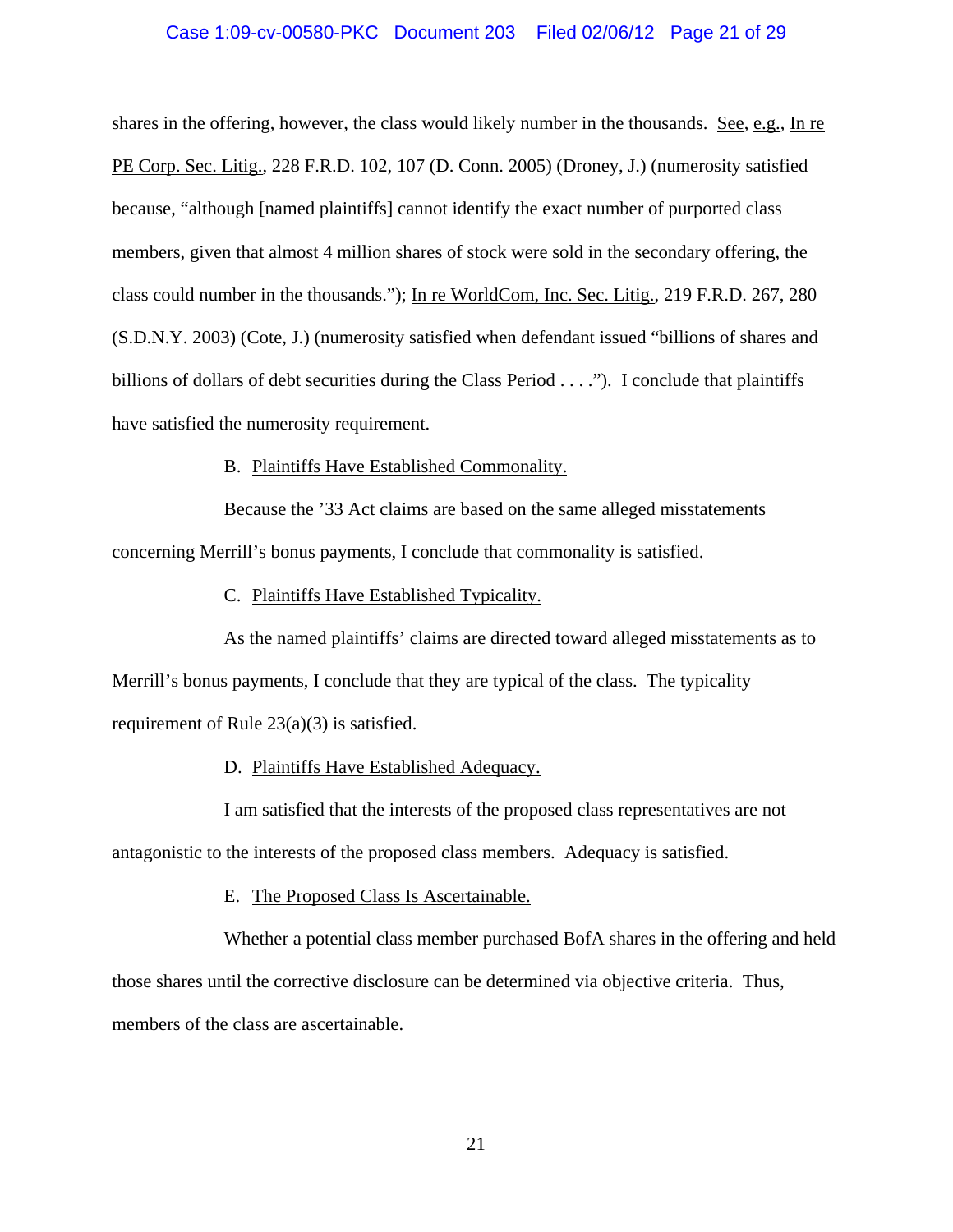F. Under Plaintiffs' Proposed Definition, the Section 11 Claim Does Not Appear to Raise Individualized Tracing Problems.

Plaintiffs' proposed class for its Section 11 claims consists of "all persons and entities who purchased BoA common stock issued under the Registration Statement and Prospectus for the BoA common stock offering that occurred on or about October 7, 2008, and were damaged thereby." (Notice of Motion, Docket # 478.) Defendants assert that the plaintiffs cannot satisfy predominance because of the complexities of tracing which BofA shares were issued under the October 7 registration statement and which were not. They contend that shares issued in the offering were thereafter traded in the public markets alongside other BofA shares, and that the complications of tracing the shares to the registration statement would require individualized inquiries for each class member, thereby defeating the predominance requirement of Rule 23(b)(3).

Section 11 of the '33 Act expressly provides for a private right of action when "any part of a registration statement . . . contained an untrue statement of a material fact or omitted to state a material fact required to be stated therein or necessary to make the statements therein not misleading . . . ." 15 U.S.C. § 77k(a). DeMaria v. Andersen, 318 F.3d 170, 175-78 (2d Cir. 2003), discussed the tracing requirement of Section 11, concluding that a purchaser could assert Section 11 liability even if shares were acquired on the secondary market and not directly from the issuer, provided that the security was issued under the allegedly flawed registration statement. "This understanding of the statutory text conforms with the long-standing practice in this circuit of permitting suit under § 11 by those who can 'trace' their shares to the allegedly defective registration statement." Id. (collecting cases). In DeMaria, tracing shares to the registration statement was relatively straightforward: there had been only one stock offering, meaning that "any person who acquires the security may sue under § 11, 'regardless of whether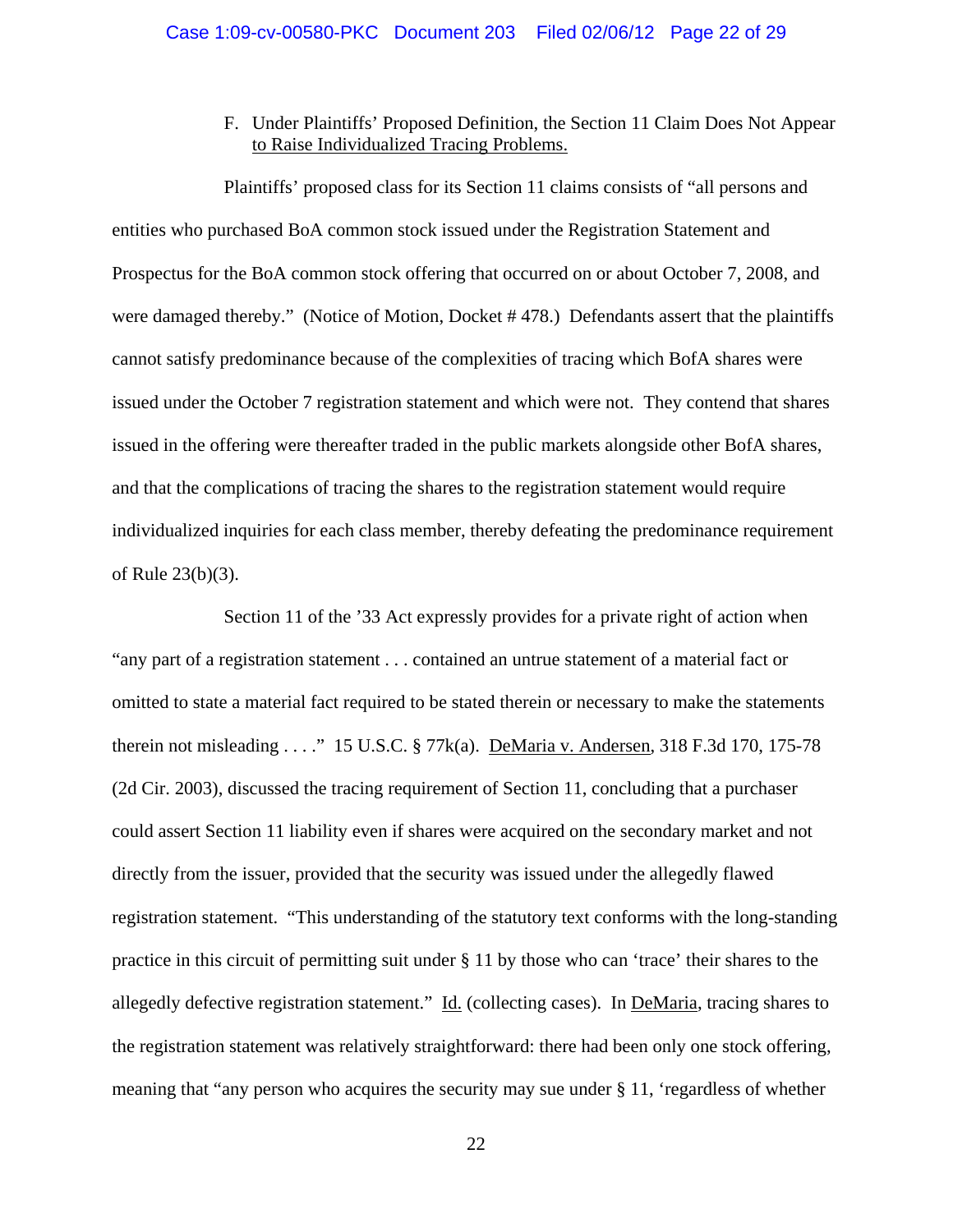## Case 1:09-cv-00580-PKC Document 203 Filed 02/06/12 Page 23 of 29

he bought in the initial offering, a week later, or a month after that." Id. (quoting Hertzberg v. Dignity Partners, Inc., 191 F.3d 1076, 1080 (9th Cir. 1999)).

In other circumstances, where shares issued under an allegedly defective registration statement are publicly traded alongside shares already in the secondary market from prior offerings, tracing is considerably more complicated. "'Tracing may be established either through proof of a direct chain of title from the original offering to the [plaintiff] . . . or through proof that the [plaintiff] bought her shares in a market containing only shares issued pursuant to the allegedly defective registration statement.'" In re IPO, 471 F.3d at 31 n.1 (alterations and ellipsis in original; quoting In re Initial Public Offering Sec. Litig., 227 F.R.D. 65, 117-18 (S.D.N.Y. 2004)).

Plaintiffs have not meaningfully addressed this line of authority. Their reply memorandum addresses the issue in one sentence, stating: "There are no 'tracing' issues because Plaintiffs seek to certify a Securities Act class of purchasers of BofA stock issued 'under' the offering documents, not 'traceable' to those documents." (Reply Mem. at 28.) This statement is consistent with the text of the proposed class definition, which is limited to shareholders who purchased shares "issued under the Registration Statement and Prospectus . . . ." (Notice of Motion, Docket # 478.) By this, I understand the proposed Section 11 class to be limited to shareholders who directly purchased shares in the October 7 offering, and as excluding those shareholders who subsequently acquired shares in the secondary market. This proposed definition would appear to avoid the tracing problems that necessitate individualized inquiries and defeat the predominance requirement of Rule 23(b)(3). Because individualized tracing inquires will not arise under the proposed class definition, I conclude that common questions of law and fact predominate, and that the motion to certify the Section 11 class is granted.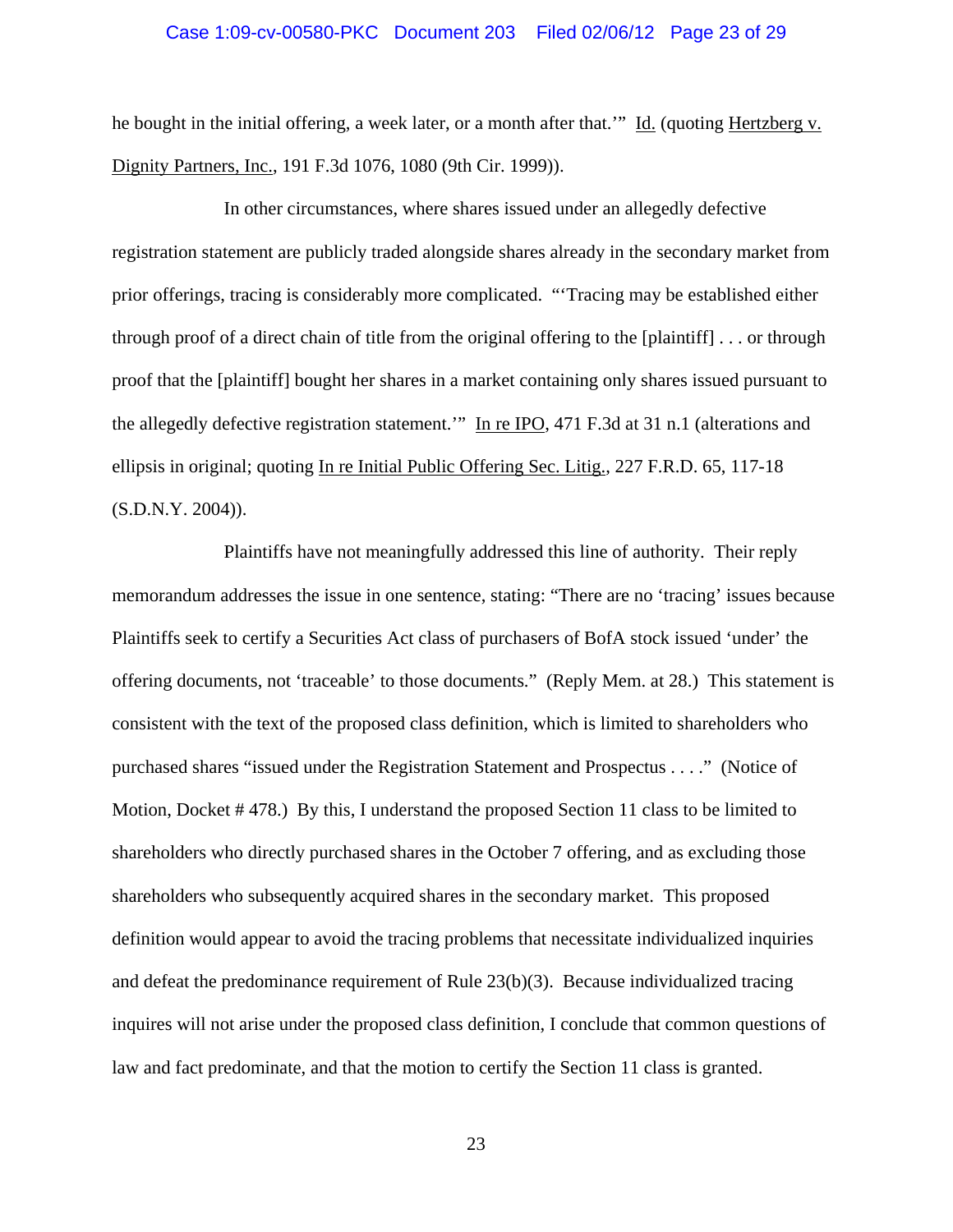G. The Alleged Misstatements Concerning Merrill's Bonuses Can Be Pursued on a Classwide Basis.

For the reasons previously discussed, plaintiffs have, for the purposes of class certification, established the materiality of any alleged misstatements concerning Merrill's bonus payments. This applies to the '33 Act claims.

In addition, plaintiffs do not seek relief under the '33 Act as to any alleged omissions concerning Merrill's fourth-quarter losses. Therefore, I need not consider defendants' arguments as to why these losses would not be recoverable on behalf of a '33 Act class.

# IV. THE PROPOSED CLASS DEFINITIONS ARE NOT OVERBROAD.

## A. Plaintiffs' Section 10(b) Class Definition Is Not Overbroad.

Plaintiffs' proposed shareholder class for their Section 10(b) claim consists of "all persons and entities who purchased or otherwise acquired BoA common stock during the period from September 18, 2008 through January 21, 2009 . . . ." (Notice of Motion, Docket # 478.) On September 18, 2008, BofA filed the Merger Agreement with the SEC. Plaintiffs allege that the Merger Agreement was misleading because, contrary to representations contained therein, Merrill and BofA had reached an undisclosed agreement as to the payment of bonuses to Merrill employees. See 757 F. Supp. 2d at 295-300. The bonus agreement was memorialized in writing but not disclosed to shareholders. Id. At 2 a.m. on January 22, 2009, the Financial Times reported that Merrill paid between \$3 billion and \$4 billion in bonuses. (Naftalis Dec. Ex. 53.)

Defendants argue that a class consisting of purchasers from September 18 to January 21 is overbroad. They contend that the class period should begin no earlier than November 12, 2008, noting that the Court previously cited that date as "pivotal." (Opp. Mem. at 42.) The Court's discussion of November 12, 2008 was specific to the scienter allegations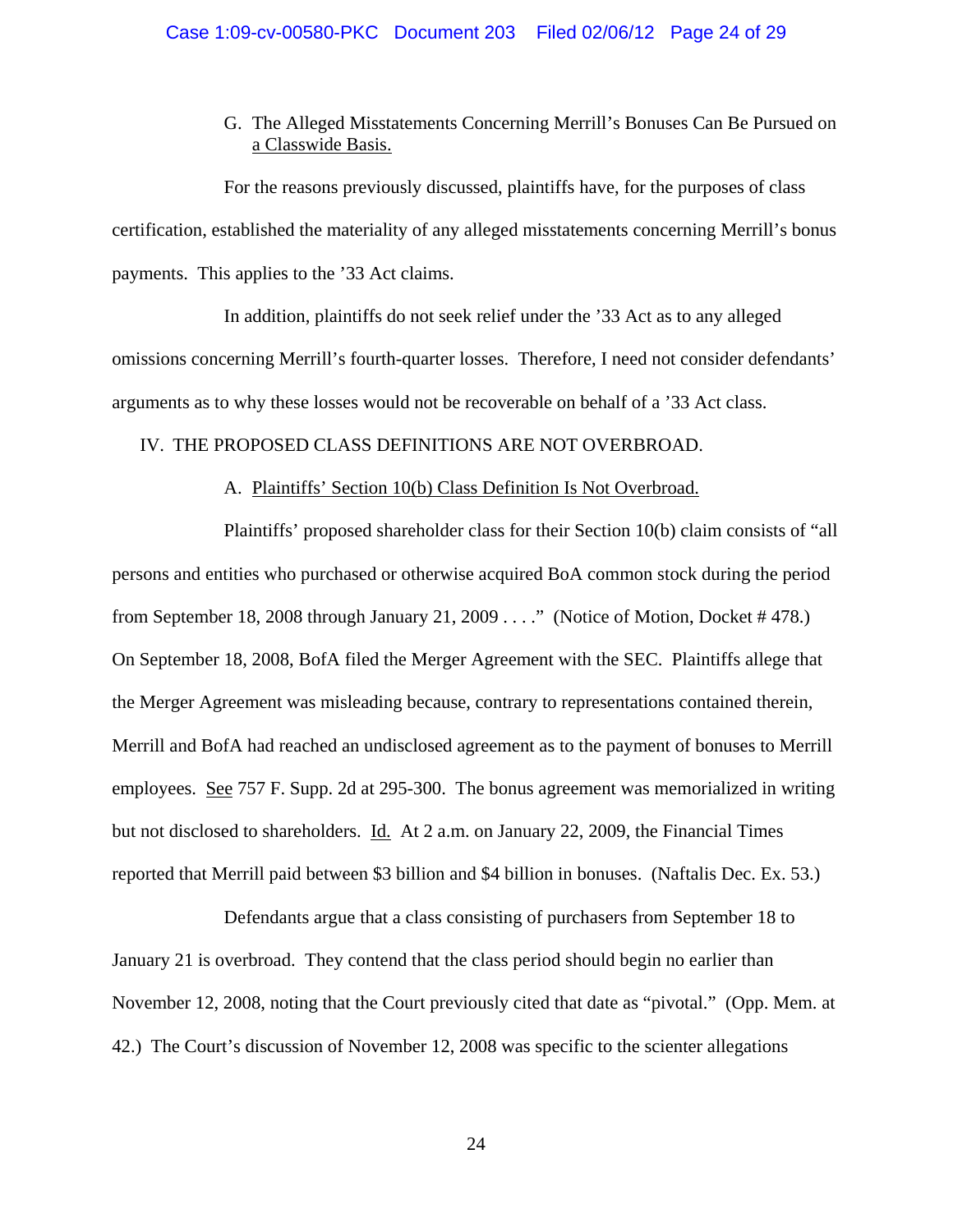against BofA CFO Joe L. Price and his knowledge about Merrill's losses, however. See 2011 WL 3211472, at \*5.

Defendants also argue that the class should exclude any person who sold BofA shares before January 15, 2009, which, as discussed, was the date when the press first reported significant but then-unquantified losses at Merrill and the date on which the parties' experts agree that BofA experienced a statistically significant decline in share price. According to the plaintiffs, the first corrections to BofA share prices began on Sunday, January 11, 2009, when a Citigroup analyst publicly forecast significant losses for Merrill, causing the BofA share price to decline by 12 percent on the next trading day. (Compl. ¶ 176; Reply Br. at 28 ("the first corrective disclosure occurred on January 11, 2009 . . . .") Under the plaintiffs' own theory of liability, BofA shareholders who sold prior to January 11, 2009 were not injured. Plaintiffs expressly state that they "do not seek to include 'in-and-out' traders (i.e., people who sold before January 11, 2009), in the Class, as the Class definition includes only those investors who were 'damaged' by the alleged misstatements." (Reply Br. at 29.)

I therefore conclude that plaintiffs' Section 10(b) class definition is not overbroad, and that it excludes BofA shareholders who sold BofA shares prior to January 11, 2009.

#### B. The Proposed Section 14(a) Class Is Not Overbroad.

Defendants assert that plaintiffs' proposed Section 14(a) class definition is overbroad because it includes BofA shareholders who also held Merrill shares prior to the acquisition's closing. They assert that the "purportedly inflated price" of Merrill shares offset any losses incurred by BofA shareholders as a result of the allegedly misleading proxy materials. (Opp. Mem. at 42-43.) According to the defendants, as of December 31, 2008, approximately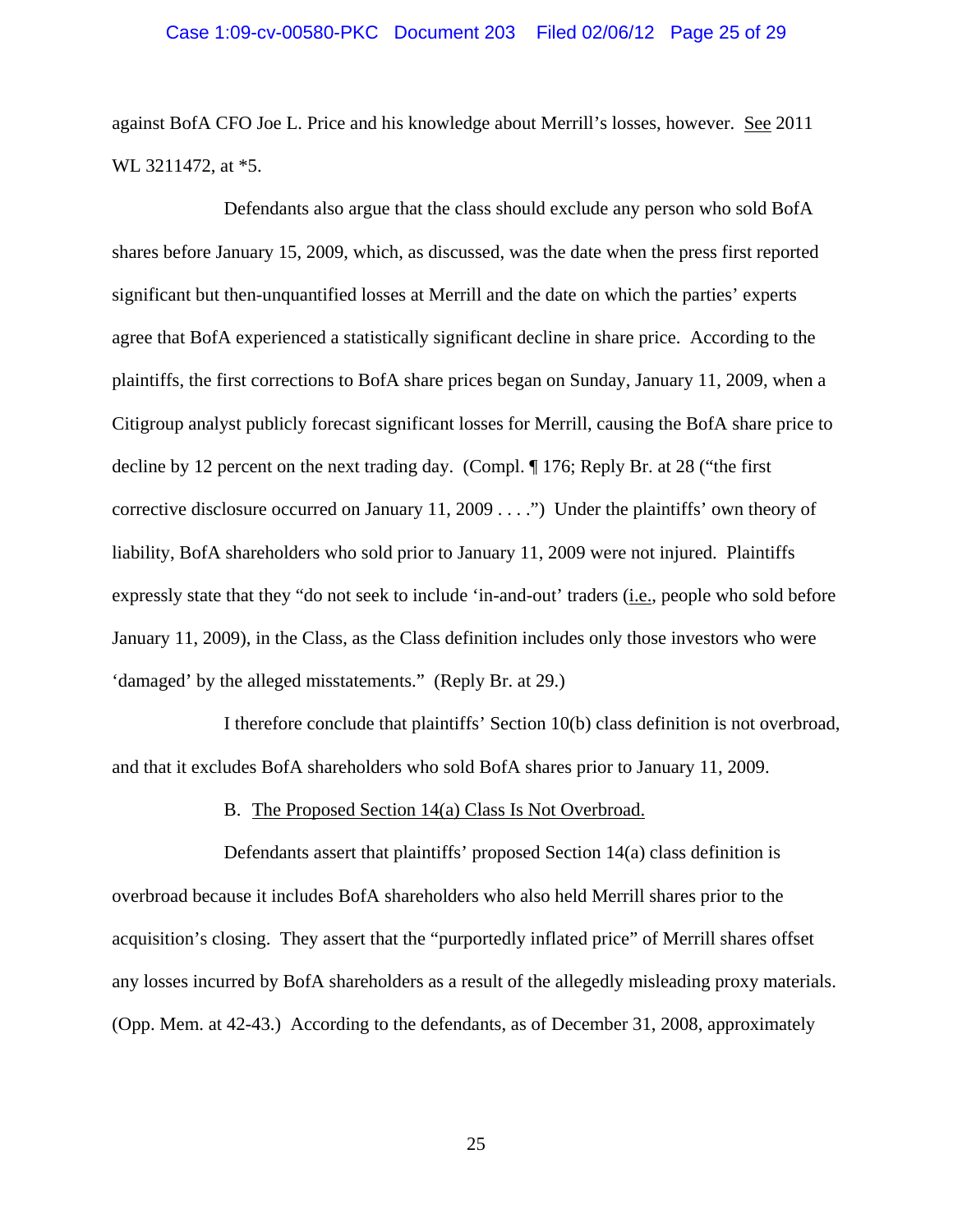## Case 1:09-cv-00580-PKC Document 203 Filed 02/06/12 Page 26 of 29

24% of BofA shares were held by institutional investors who had "substantial cross-ownership" of Merrill shares. (Opp. Mem. at 42 n.40.)

"Common issues may predominate when liability can be determined on a classwide basis, even when there are some individualized damage issues." In re Visa Check/MasterMoney Antitrust Litig., 280 F.3d 124, 139 (2d Cir. 2001), overruled on other grounds by In re IPO, 371 F.3d 24. "[T]he fact that a defense 'may arise and may affect different class members differently does not compel a finding that individual issues predominate over common ones.'" Id. (quoting Waste Mgmt. Holdings, Inc. v. Mowbray, 203 F.3d 288, 296 (1st Cir. 2000)). In surveying authority as to individualized damages in a fraud-on-the-market context – specifically, whether the damages of proposed class members may have been mitigated by their own short selling – Judge Cote concluded that "[w]hen liability can be determined on a class-wide basis, individualized damage issues are not ordinarily a bar to class certification." In re WorldCom, 219 F.R.D. at 302 (collecting cases). Finally, the authority cited by defendants goes toward the methodology for calculating offset damages and not to issues of class certification. See, e.g., Abrahamson v. Fleschner, 568 F.2d 862, 878-79 (2d Cir. 1977) (remanding with guidance as to calculating damages offsets); Byrnes v. Faulkner, Dawkins and Sullivan, 550 F.2d 1303, 1313-14 (2d Cir. 1977) (discussing damages offset for individual's counterclaims).

The possibility that certain proposed class members may have held Merrill shares and therefore benefited from BofA's acquisition of Merrill does not require a narrowing of the proposed Section 14(a) class definition. The ultimate issue of whether certain plaintiffs' losses are to be offset by any purported inflation of Merrill share prices need not be resolved at this time.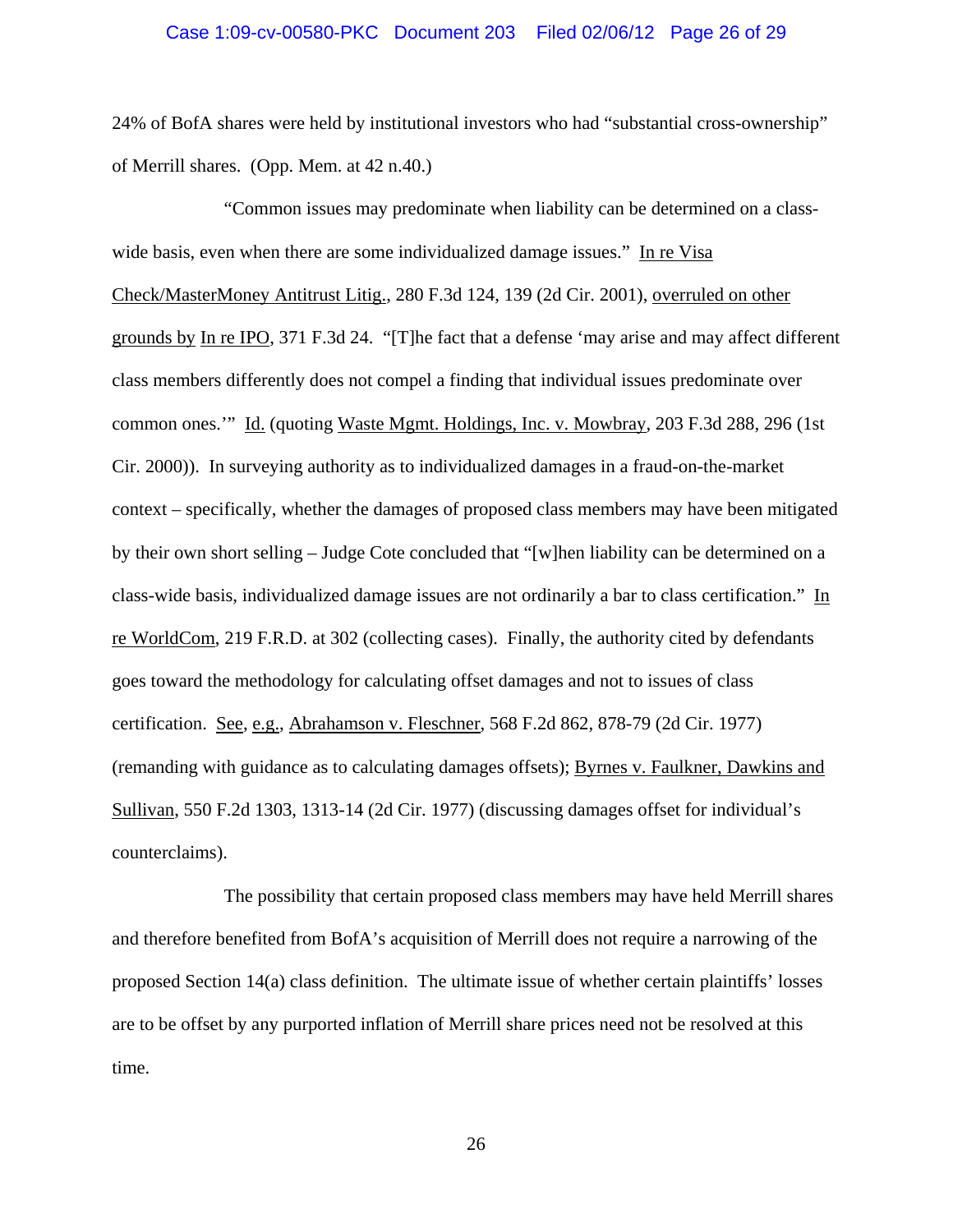# V. THE PROPOSED CLASS OF JANUARY 11 CALL OPTIONS PURCHASERS IS CERTIFIED.

Defendants argue that the plaintiffs' proposed class of January 2011 call options purchasers should not be certified because the plaintiffs 1.) have not shown numerosity, 2.) are not entitled to the Basic presumption of reliance, and 3.) the proposed class is overbroad.

As of January 21, 2009, the final day of the class period, there were 58,696 outstanding call option contracts with an expiration date of January 22, 2011. (Singer Reply Dec. Ex. 13.) I conclude that this satisfies the numerosity requirement. See, e.g., In re Arakis Energy Corp. Sec. Litig., 1999 WL 1021819, at \*5 (E.D.N.Y. Apr. 27, 1999) (numerosity satisfied by existence of 111,375 call option contracts).

For the reasons previously explained, I conclude that, for the purposes of this motion, BofA securities traded in an efficient market. Defendants have not rebutted the Basic presumption. Moreover, the supporting authority cited by defendants, In re American International Group, Inc. Securities Litigation, 265 F.R.D. 157, 168-69 (S.D.N.Y. 2010), concluded that a proposed lead plaintiff satisfied the typicality requirement of Rule 23(a)(3). It does not address the Basic presumption, except to later note that it was not met when plaintiffs had not "even pled" that certain defendants had made misstatements or omissions. Id. at 175.

Lastly, defendants argue that named plaintiff Grant Mitchell purchased only one series of January 11 call options – CUSIP VBAA20 – and that he therefore can bring claims solely on behalf of holders of CUSIP VBAA20 series January 22, 2011 call options. This Court previously concluded that Mitchell "may assert a claim on behalf of holders of January 2011 call options, but not any other category of call option." 2011 WL 3211472, at \*14. Surveying authority in this Circuit, the Court concluded that the named plaintiffs had standing to bring classwide claims only if they suffered injuries common to the class, and that Mitchell could not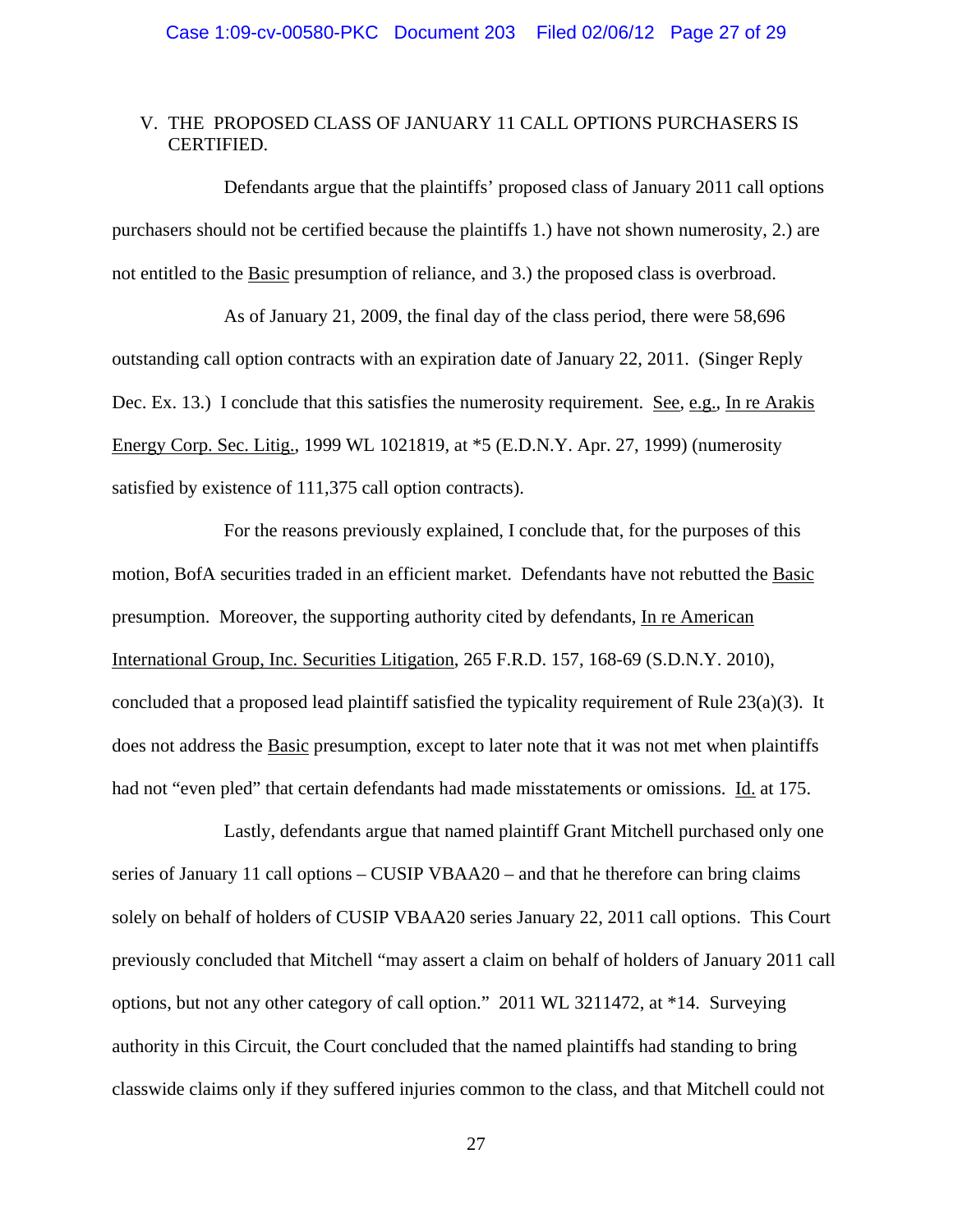## Case 1:09-cv-00580-PKC Document 203 Filed 02/06/12 Page 28 of 29

bring claims on behalf of holders of call options that he did not, himself, own. Id. at \*12-14. In arguing that the proposed class definition is "overbroad" by including "all persons and entities who purchased or otherwise acquired January 2011 call options," I do not understand the defendants to question Mitchell's standing to pursue these claims. Defendants do not challenge the class breadth on Rule  $23(a)$  or  $23(b)(3)$  grounds. At this stage, it appears that Mitchell suffered an alleged common injury with other holders of January 22, 2011 call options. The Court is unable to find any authority limiting a class to a particularized series of call options, as opposed to call options with a common expiration date.

I therefore conclude that the proposed class of holders of January 22, 2011 call options is appropriate.

## VI. APPOINTMENT OF CLASS COUNSEL.

Defendants do not oppose plaintiffs' motion to appoint Bernstein Litowitz Berger & Grossman LLP, Kaplan Fox & Kilsheimer LLP and Kessler Topaz Meltzer & Check, LLP as class counsel. (Notice of Motion, Docket # 478.) As noted by then-District Judge Chin, to whom this case was previously assigned, "[a]ll three firms are highly experienced in prosecuting securities class actions." In re Bank of America Corp. Sec., Derivative & ERISA Litig., 258 F.R.D. 260, 271 (S.D.N.Y. 2009) (appointing above-named firms as lead counsel pursuant to the PSLRA, 15 U.S.C. § 78u–4(a)(3)(B)(iv)). Based on my review of the firms' resumes (Castaldo Dec. Exs. 4-6) and the conduct of the litigation to date, I conclude that counsel satisfy Rule  $23(g)$ , and the motion is granted.

# VII. THIS COURT RETAINS THE AUTHORITY TO REVISE OR DECERTIFY THE CLASS.

Finally, I note that "[a]n order that grants or denies class certification may be altered or amended before final judgment." Rule  $23(c)(1)(C)$ ; accord Cordes & Co., 502 F.3d at